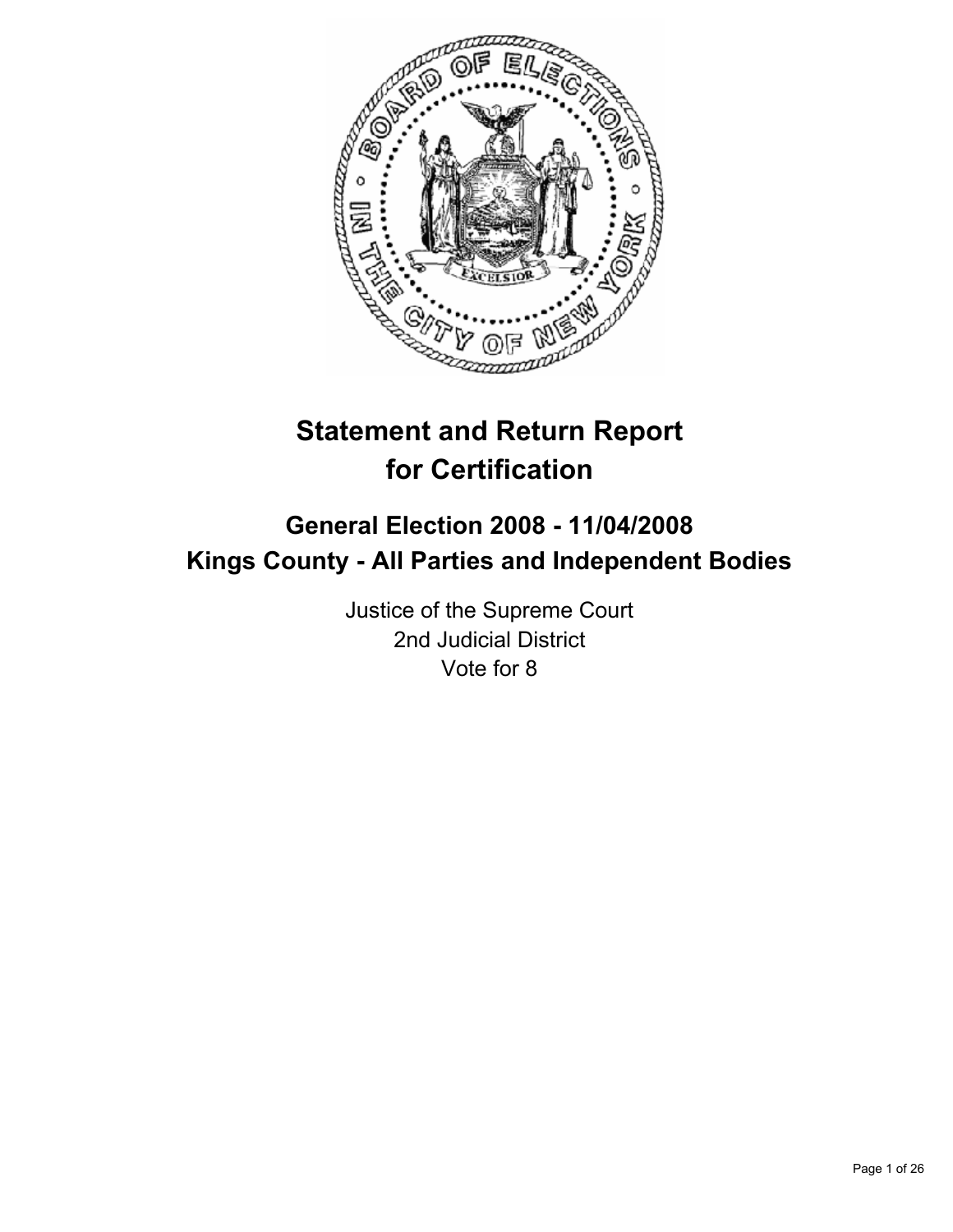

| PUBLIC COUNTER                        | 38,968  |
|---------------------------------------|---------|
| <b>EMERGENCY</b>                      | 345     |
| ABSENTEE/MILITARY                     | 654     |
| <b>AFFIDAVIT</b>                      | 2,303   |
| <b>Total Ballots</b>                  | 42,334  |
| ARIEL E BELEN (DEMOCRATIC)            | 26,227  |
| ARIEL E BELEN (REPUBLICAN)            | 1,159   |
| ARIEL E BELEN (CONSERVATIVE)          | 115     |
| <b>GLORIA M DABIRI (DEMOCRATIC)</b>   | 25,067  |
| GLORIA M DABIRI (REPUBLICAN)          | 912     |
| <b>GLORIA M DABIRI (CONSERVATIVE)</b> | 106     |
| JOHN M LEVENTHAL (DEMOCRATIC)         | 25,007  |
| JOHN M LEVENTHAL (REPUBLICAN)         | 909     |
| JOHN M LEVENTHAL (CONSERVATIVE)       | 108     |
| PLUMMER E LOTT (DEMOCRATIC)           | 24,937  |
| PLUMMER E LOTT (REPUBLICAN)           | 653     |
| PLUMMER E LOTT (CONSERVATIVE)         | 101     |
| RICHARD VELASQUEZ (DEMOCRATIC)        | 25,892  |
| PAUL M ATANASIO (CONSERVATIVE)        | 509     |
| PAUL WOOTEN (DEMOCRATIC)              | 25,254  |
| ELLEN M SPODEK (DEMOCRATIC)           | 23,980  |
| ELLEN M SPODEK (REPUBLICAN)           | 862     |
| MARSHA L STEINHARDT (DEMOCRATIC)      | 24,149  |
| MARSHA L STEINHARDT (REPUBLICAN)      | 786     |
| MARSHA L STEINHARDT (CONSERVATIVE)    | 106     |
| <b>Total Votes</b>                    | 206,839 |
| Unrecorded                            | 131,833 |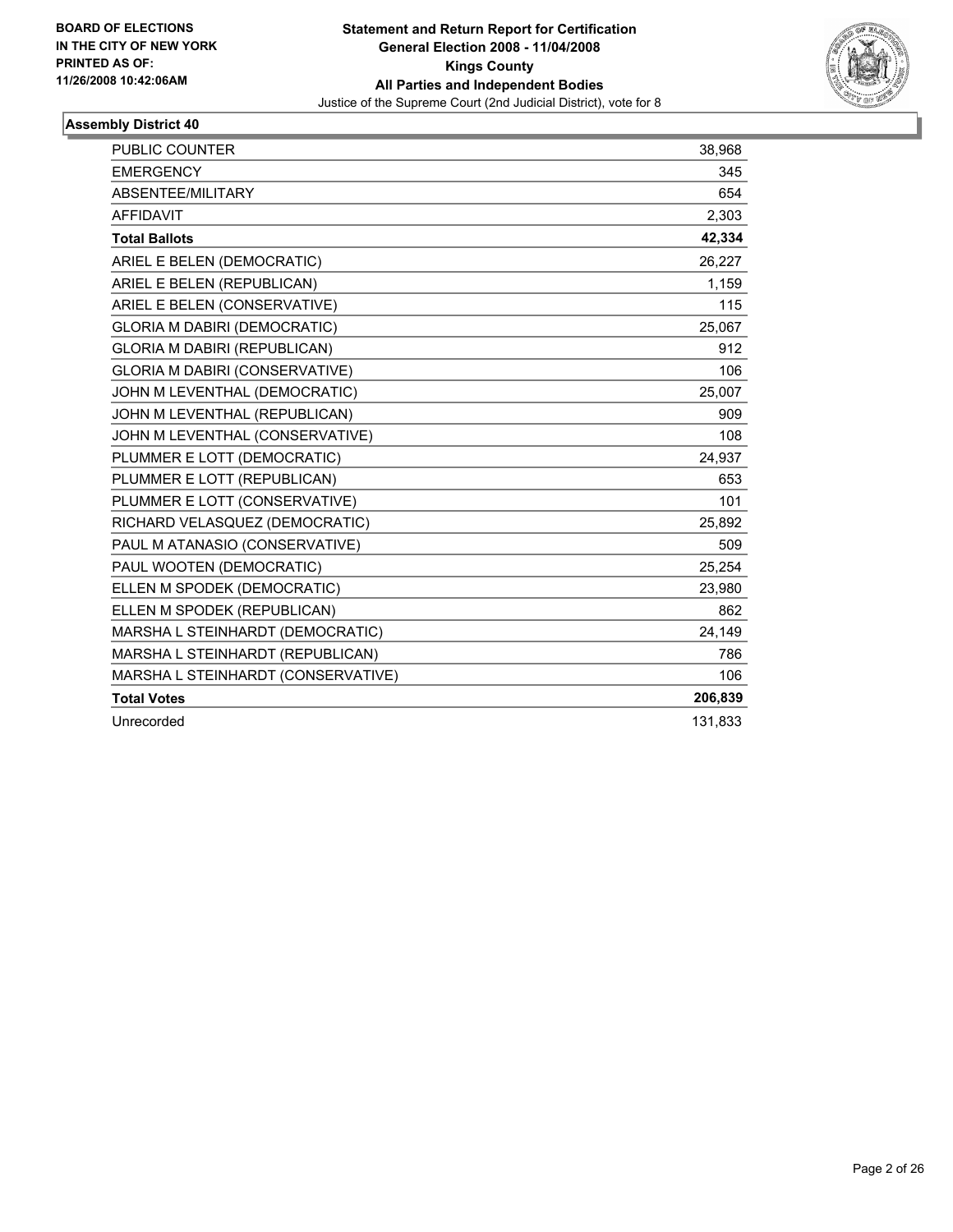

| PUBLIC COUNTER                        | 37,579         |
|---------------------------------------|----------------|
| <b>EMERGENCY</b>                      | 788            |
| ABSENTEE/MILITARY                     | 964            |
| <b>AFFIDAVIT</b>                      | 1,333          |
| <b>Total Ballots</b>                  | 40,921         |
| ARIEL E BELEN (DEMOCRATIC)            | 21,034         |
| ARIEL E BELEN (REPUBLICAN)            | 5,924          |
| ARIEL E BELEN (CONSERVATIVE)          | 675            |
| <b>GLORIA M DABIRI (DEMOCRATIC)</b>   | 20,070         |
| GLORIA M DABIRI (REPUBLICAN)          | 5,657          |
| <b>GLORIA M DABIRI (CONSERVATIVE)</b> | 645            |
| JOHN M LEVENTHAL (DEMOCRATIC)         | 20,361         |
| JOHN M LEVENTHAL (REPUBLICAN)         | 6,112          |
| JOHN M LEVENTHAL (CONSERVATIVE)       | 657            |
| PLUMMER E LOTT (DEMOCRATIC)           | 19,721         |
| PLUMMER E LOTT (REPUBLICAN)           | 5,402          |
| PLUMMER E LOTT (CONSERVATIVE)         | 628            |
| RICHARD VELASQUEZ (DEMOCRATIC)        | 20,435         |
| PAUL M ATANASIO (CONSERVATIVE)        | 1,075          |
| PAUL WOOTEN (DEMOCRATIC)              | 20,255         |
| ELLEN M SPODEK (DEMOCRATIC)           | 19,857         |
| ELLEN M SPODEK (REPUBLICAN)           | 5,738          |
| MARSHA L STEINHARDT (DEMOCRATIC)      | 19,830         |
| MARSHA L STEINHARDT (REPUBLICAN)      | 5,544          |
| MARSHA L STEINHARDT (CONSERVATIVE)    | 620            |
| DANIEL LUTHI (WRITE-IN)               | $\overline{2}$ |
| JOHN DEMICK (WRITE-IN)                | $\mathbf 1$    |
| <b>Total Votes</b>                    | 200,243        |
| Unrecorded                            | 127,125        |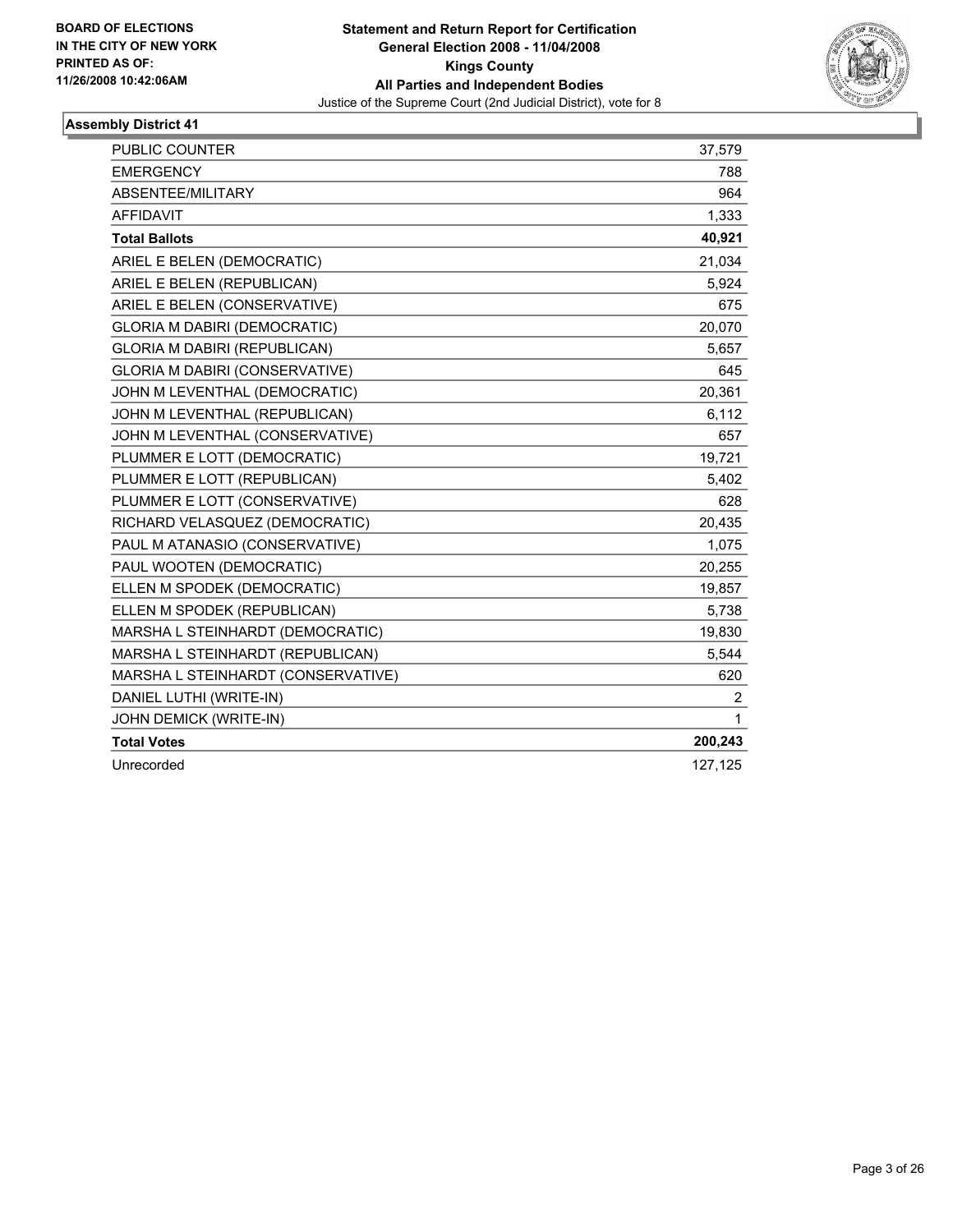

| PUBLIC COUNTER                        | 33,714      |
|---------------------------------------|-------------|
| <b>EMERGENCY</b>                      | 168         |
| ABSENTEE/MILITARY                     | 837         |
| <b>AFFIDAVIT</b>                      | 1,701       |
| <b>Total Ballots</b>                  | 36,669      |
| ARIEL E BELEN (DEMOCRATIC)            | 22.646      |
| ARIEL E BELEN (REPUBLICAN)            | 1,947       |
| ARIEL E BELEN (CONSERVATIVE)          | 239         |
| <b>GLORIA M DABIRI (DEMOCRATIC)</b>   | 21,731      |
| <b>GLORIA M DABIRI (REPUBLICAN)</b>   | 2,083       |
| <b>GLORIA M DABIRI (CONSERVATIVE)</b> | 221         |
| JOHN M LEVENTHAL (DEMOCRATIC)         | 21,510      |
| JOHN M LEVENTHAL (REPUBLICAN)         | 2,044       |
| JOHN M LEVENTHAL (CONSERVATIVE)       | 218         |
| PLUMMER E LOTT (DEMOCRATIC)           | 21,525      |
| PLUMMER E LOTT (REPUBLICAN)           | 1,748       |
| PLUMMER E LOTT (CONSERVATIVE)         | 210         |
| RICHARD VELASQUEZ (DEMOCRATIC)        | 22,244      |
| PAUL M ATANASIO (CONSERVATIVE)        | 370         |
| PAUL WOOTEN (DEMOCRATIC)              | 21,637      |
| ELLEN M SPODEK (DEMOCRATIC)           | 21,067      |
| ELLEN M SPODEK (REPUBLICAN)           | 1,857       |
| MARSHA L STEINHARDT (DEMOCRATIC)      | 21,213      |
| MARSHA L STEINHARDT (REPUBLICAN)      | 1,851       |
| MARSHA L STEINHARDT (CONSERVATIVE)    | 221         |
| CAPTAIN MORGAN (WRITE-IN)             | 1.          |
| <b>JESSE PRUNEDA JR (WRITE-IN)</b>    | $\mathbf 1$ |
| <b>Total Votes</b>                    | 186,584     |
| Unrecorded                            | 106,768     |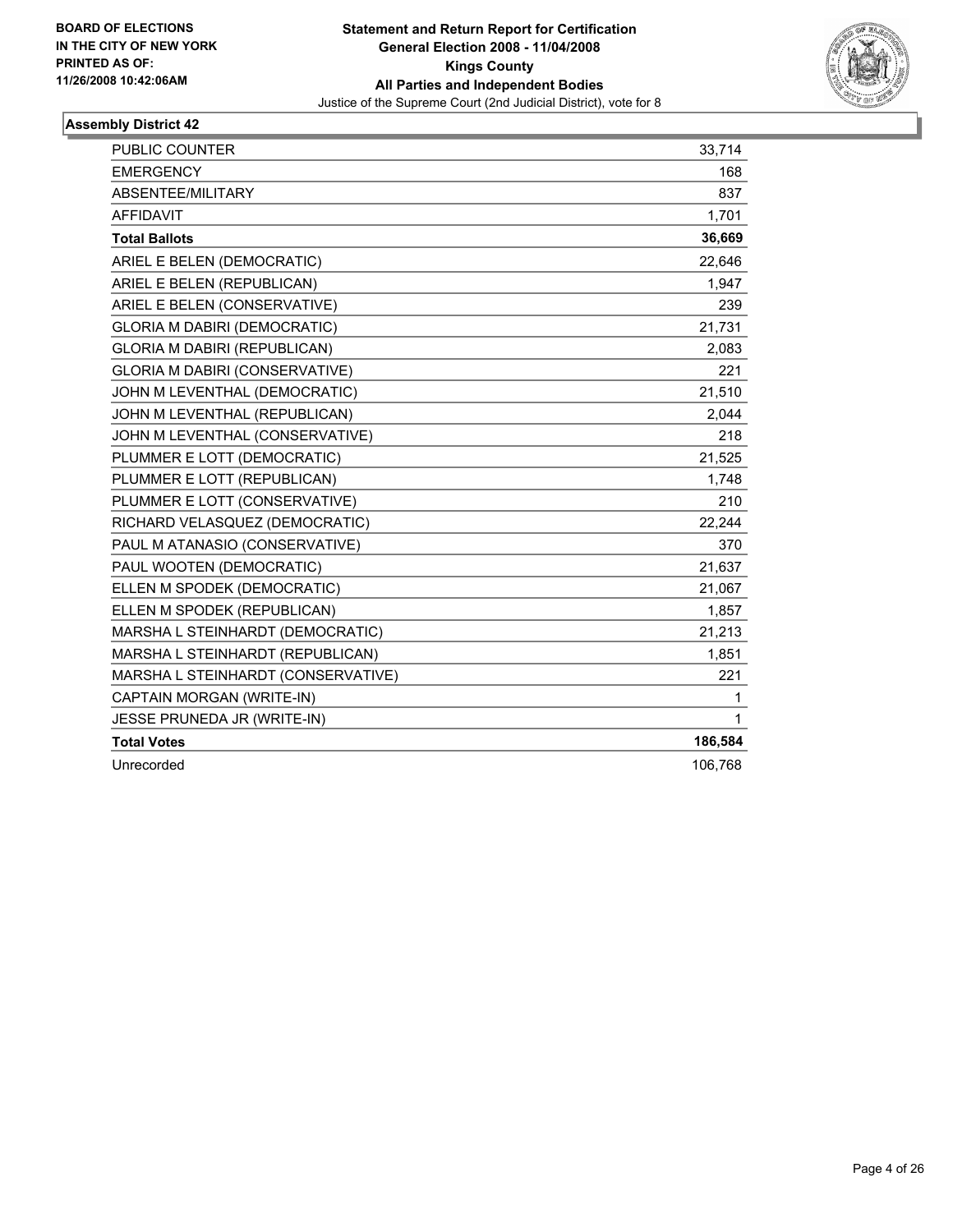

| PUBLIC COUNTER                        | 36,383  |
|---------------------------------------|---------|
| <b>EMERGENCY</b>                      | 430     |
| ABSENTEE/MILITARY                     | 1,125   |
| <b>AFFIDAVIT</b>                      | 1,699   |
| <b>Total Ballots</b>                  | 39,807  |
| ARIEL E BELEN (DEMOCRATIC)            | 25,516  |
| ARIEL E BELEN (REPUBLICAN)            | 1,551   |
| ARIEL E BELEN (CONSERVATIVE)          | 475     |
| <b>GLORIA M DABIRI (DEMOCRATIC)</b>   | 24,724  |
| <b>GLORIA M DABIRI (REPUBLICAN)</b>   | 1,482   |
| <b>GLORIA M DABIRI (CONSERVATIVE)</b> | 438     |
| JOHN M LEVENTHAL (DEMOCRATIC)         | 24,137  |
| JOHN M LEVENTHAL (REPUBLICAN)         | 1,927   |
| JOHN M LEVENTHAL (CONSERVATIVE)       | 451     |
| PLUMMER E LOTT (DEMOCRATIC)           | 24,287  |
| PLUMMER E LOTT (REPUBLICAN)           | 1,453   |
| PLUMMER E LOTT (CONSERVATIVE)         | 439     |
| RICHARD VELASQUEZ (DEMOCRATIC)        | 24,973  |
| PAUL M ATANASIO (CONSERVATIVE)        | 554     |
| PAUL WOOTEN (DEMOCRATIC)              | 24,408  |
| ELLEN M SPODEK (DEMOCRATIC)           | 23,809  |
| ELLEN M SPODEK (REPUBLICAN)           | 1,556   |
| MARSHA L STEINHARDT (DEMOCRATIC)      | 23,713  |
| MARSHA L STEINHARDT (REPUBLICAN)      | 1,485   |
| MARSHA L STEINHARDT (CONSERVATIVE)    | 450     |
| <b>Total Votes</b>                    | 207,828 |
| Unrecorded                            | 110,628 |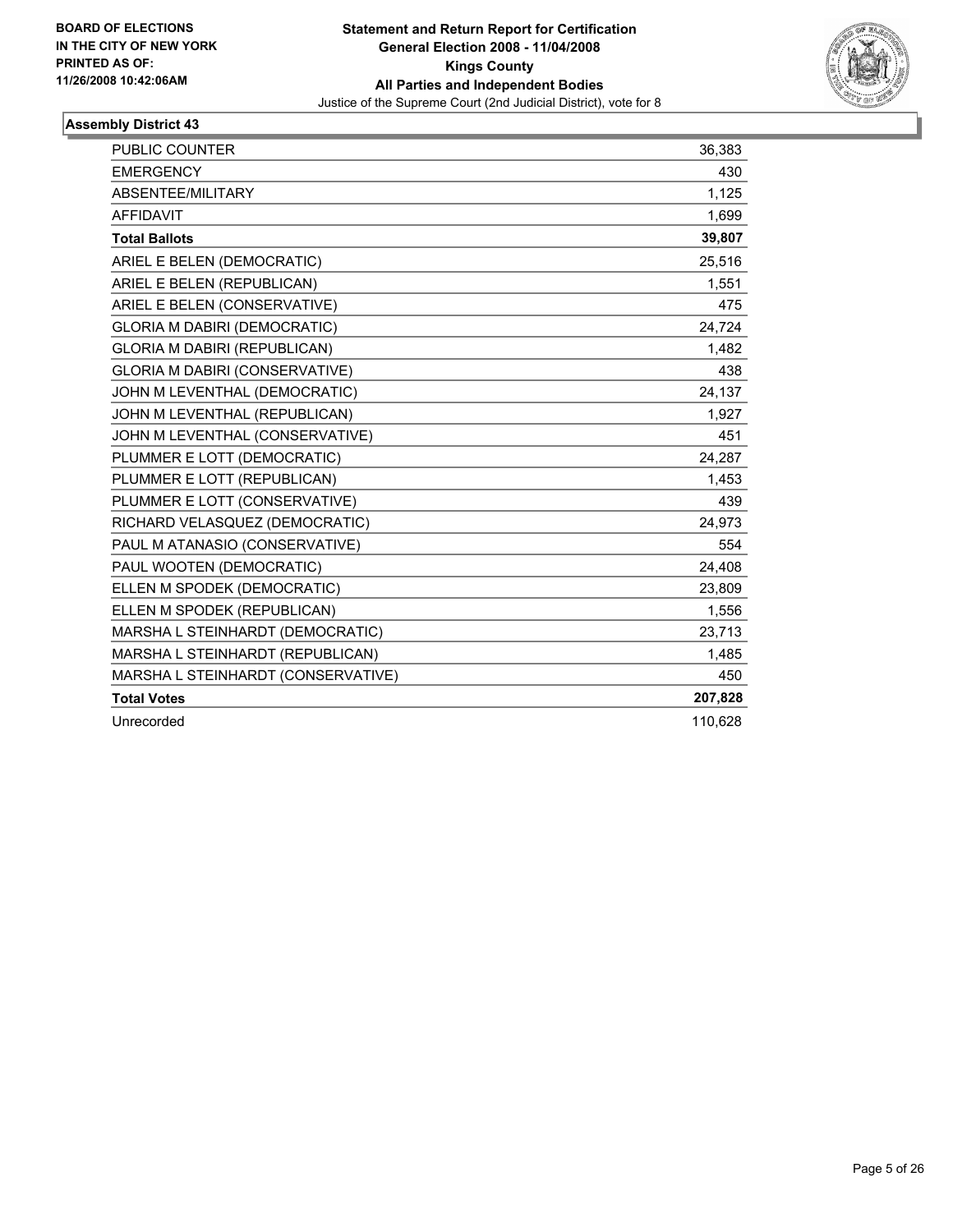

| PUBLIC COUNTER                        | 37,128       |
|---------------------------------------|--------------|
| <b>EMERGENCY</b>                      | 656          |
| ABSENTEE/MILITARY                     | 1,301        |
| <b>AFFIDAVIT</b>                      | 1,379        |
| <b>Total Ballots</b>                  | 40,891       |
| ARIEL E BELEN (DEMOCRATIC)            | 22,785       |
| ARIEL E BELEN (REPUBLICAN)            | 4,883        |
| ARIEL E BELEN (CONSERVATIVE)          | 693          |
| <b>GLORIA M DABIRI (DEMOCRATIC)</b>   | 22,389       |
| GLORIA M DABIRI (REPUBLICAN)          | 4,654        |
| <b>GLORIA M DABIRI (CONSERVATIVE)</b> | 666          |
| JOHN M LEVENTHAL (DEMOCRATIC)         | 22,293       |
| JOHN M LEVENTHAL (REPUBLICAN)         | 4,923        |
| JOHN M LEVENTHAL (CONSERVATIVE)       | 684          |
| PLUMMER E LOTT (DEMOCRATIC)           | 21,892       |
| PLUMMER E LOTT (REPUBLICAN)           | 4,511        |
| PLUMMER E LOTT (CONSERVATIVE)         | 659          |
| RICHARD VELASQUEZ (DEMOCRATIC)        | 23,326       |
| PAUL M ATANASIO (CONSERVATIVE)        | 1,045        |
| PAUL WOOTEN (DEMOCRATIC)              | 22,707       |
| ELLEN M SPODEK (DEMOCRATIC)           | 22,332       |
| ELLEN M SPODEK (REPUBLICAN)           | 4,731        |
| MARSHA L STEINHARDT (DEMOCRATIC)      | 22,094       |
| MARSHA L STEINHARDT (REPUBLICAN)      | 4,464        |
| MARSHA L STEINHARDT (CONSERVATIVE)    | 646          |
| AMANDA CARROLL (WRITE-IN)             | 1            |
| ANGEL RODRIGUEZ (WRITE-IN)            | 1            |
| ANN ENZI MINGER (WRITE-IN)            | $\mathbf{1}$ |
| BENJAMIN CROSSMAN (WRITE-IN)          | 1            |
| <b>BRIAN F EGAN (WRITE-IN)</b>        | 1            |
| CALVIN JOHNSON (WRITE-IN)             | 1            |
| CLARENCE NORMAN (WRITE-IN)            | 1            |
| DAN GRUSHKIN (WRITE-IN)               | 1            |
| DAVID A MESSINA (WRITE-IN)            | 1            |
| DIANE GORDON (WRITE-IN)               | 1            |
| EREK MICHALAK (WRITE-IN)              | 1            |
| <b>GERALD GARSON (WRITE-IN)</b>       | 1            |
| JANE KUNTZ-MAN (WRITE-IN)             | 1            |
| JOHN W. CARROLL (WRITE-IN)            | 1            |
| KIM P MESSINA (WRITE-IN)              | 1            |
| LEON SCHULLGESSE (WRITE-IN)           | 1            |
| MAGARITA TORRES-LOPEZ (WRITE-IN)      | 1            |
| MATTHEW STILES (WRITE-IN)             | 1            |
| MICHAEL GARSON (WRITE-IN)             | 1            |
| NOAH DEAR (WRITE-IN)                  | 2            |
| NORMAN SIEGEL (WRITE-IN)              | 1            |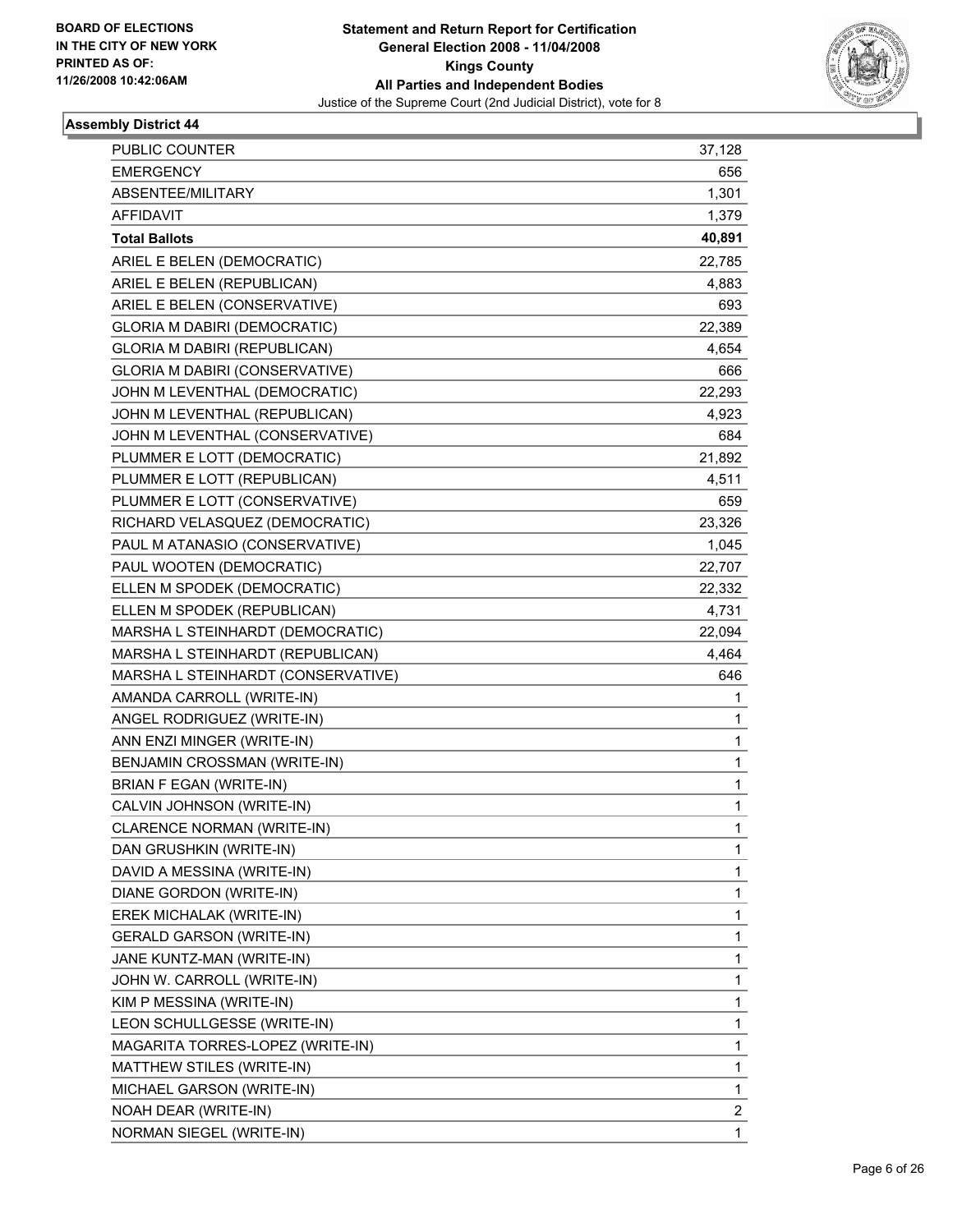

| PAUL NEWELL (WRITE-IN)        |         |
|-------------------------------|---------|
| REYNOLD MASON (WRITE-IN)      |         |
| ROBERT KAHAN (WRITE-IN)       |         |
| SHABSI GONZWEIG (WRITE-IN)    |         |
| VICTOR BARON (WRITE-IN)       |         |
| VICTORIA A MESSINA (WRITE-IN) |         |
| <b>Total Votes</b>            | 212,405 |
| Unrecorded                    | 114.723 |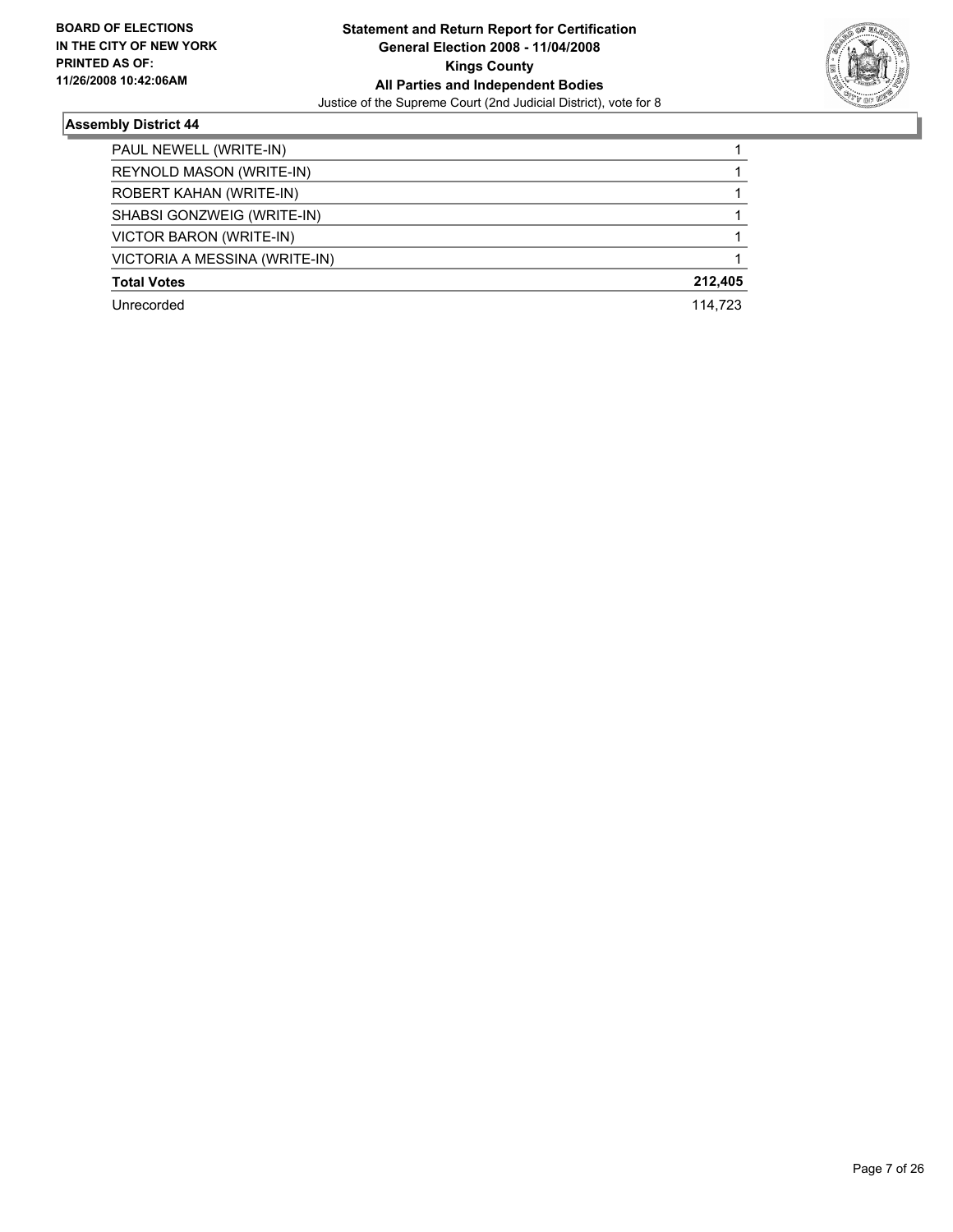

| 191<br>782<br>1,107<br>29,362<br><b>Total Ballots</b><br>8,865<br>8,552<br>781<br><b>GLORIA M DABIRI (DEMOCRATIC)</b><br>8,496<br>8,099<br>766<br>8,855<br>8,906<br>JOHN M LEVENTHAL (CONSERVATIVE)<br>807<br>8,214<br>7,761<br>748<br>8,710<br>1,301<br>8,927<br>8,650<br>8,195<br>8,761<br>8,019<br>760<br>1<br>1<br>1<br>1<br>1<br>1<br>1<br>1<br>1<br>1<br>1<br>SAM JACKSON (WRITE-IN)<br>1<br>1<br>SIMCHA FELDER (WRITE-IN)<br>TALYA VERSTANDIG (WRITE-IN)<br>1<br>124,187 | PUBLIC COUNTER                      | 26,973 |
|---------------------------------------------------------------------------------------------------------------------------------------------------------------------------------------------------------------------------------------------------------------------------------------------------------------------------------------------------------------------------------------------------------------------------------------------------------------------------------|-------------------------------------|--------|
|                                                                                                                                                                                                                                                                                                                                                                                                                                                                                 | <b>EMERGENCY</b>                    |        |
|                                                                                                                                                                                                                                                                                                                                                                                                                                                                                 | ABSENTEE/MILITARY                   |        |
|                                                                                                                                                                                                                                                                                                                                                                                                                                                                                 | <b>AFFIDAVIT</b>                    |        |
|                                                                                                                                                                                                                                                                                                                                                                                                                                                                                 |                                     |        |
|                                                                                                                                                                                                                                                                                                                                                                                                                                                                                 | ARIEL E BELEN (DEMOCRATIC)          |        |
|                                                                                                                                                                                                                                                                                                                                                                                                                                                                                 | ARIEL E BELEN (REPUBLICAN)          |        |
|                                                                                                                                                                                                                                                                                                                                                                                                                                                                                 | ARIEL E BELEN (CONSERVATIVE)        |        |
|                                                                                                                                                                                                                                                                                                                                                                                                                                                                                 |                                     |        |
|                                                                                                                                                                                                                                                                                                                                                                                                                                                                                 | <b>GLORIA M DABIRI (REPUBLICAN)</b> |        |
|                                                                                                                                                                                                                                                                                                                                                                                                                                                                                 | GLORIA M DABIRI (CONSERVATIVE)      |        |
|                                                                                                                                                                                                                                                                                                                                                                                                                                                                                 | JOHN M LEVENTHAL (DEMOCRATIC)       |        |
|                                                                                                                                                                                                                                                                                                                                                                                                                                                                                 | JOHN M LEVENTHAL (REPUBLICAN)       |        |
|                                                                                                                                                                                                                                                                                                                                                                                                                                                                                 |                                     |        |
|                                                                                                                                                                                                                                                                                                                                                                                                                                                                                 | PLUMMER E LOTT (DEMOCRATIC)         |        |
|                                                                                                                                                                                                                                                                                                                                                                                                                                                                                 | PLUMMER E LOTT (REPUBLICAN)         |        |
|                                                                                                                                                                                                                                                                                                                                                                                                                                                                                 | PLUMMER E LOTT (CONSERVATIVE)       |        |
|                                                                                                                                                                                                                                                                                                                                                                                                                                                                                 | RICHARD VELASQUEZ (DEMOCRATIC)      |        |
|                                                                                                                                                                                                                                                                                                                                                                                                                                                                                 | PAUL M ATANASIO (CONSERVATIVE)      |        |
|                                                                                                                                                                                                                                                                                                                                                                                                                                                                                 | PAUL WOOTEN (DEMOCRATIC)            |        |
|                                                                                                                                                                                                                                                                                                                                                                                                                                                                                 | ELLEN M SPODEK (DEMOCRATIC)         |        |
|                                                                                                                                                                                                                                                                                                                                                                                                                                                                                 | ELLEN M SPODEK (REPUBLICAN)         |        |
|                                                                                                                                                                                                                                                                                                                                                                                                                                                                                 | MARSHA L STEINHARDT (DEMOCRATIC)    |        |
|                                                                                                                                                                                                                                                                                                                                                                                                                                                                                 | MARSHA L STEINHARDT (REPUBLICAN)    |        |
|                                                                                                                                                                                                                                                                                                                                                                                                                                                                                 | MARSHA L STEINHARDT (CONSERVATIVE)  |        |
|                                                                                                                                                                                                                                                                                                                                                                                                                                                                                 | CHANA SARA KRANEZER (WRITE-IN)      |        |
|                                                                                                                                                                                                                                                                                                                                                                                                                                                                                 | DAVID STEVEN VERSTANDIG (WRITE-IN)  |        |
|                                                                                                                                                                                                                                                                                                                                                                                                                                                                                 | DON RICKLES (WRITE-IN)              |        |
|                                                                                                                                                                                                                                                                                                                                                                                                                                                                                 | HARRIET GALE GOLDSTEIN (WRITE-IN)   |        |
|                                                                                                                                                                                                                                                                                                                                                                                                                                                                                 | IAN D GIRSHEKI (WRITE-IN)           |        |
|                                                                                                                                                                                                                                                                                                                                                                                                                                                                                 | <b>JOSHUA MALEK (WRITE-IN)</b>      |        |
|                                                                                                                                                                                                                                                                                                                                                                                                                                                                                 | MICHAEL VERSTANDIG (WRITE-IN)       |        |
|                                                                                                                                                                                                                                                                                                                                                                                                                                                                                 | MOSHE ZEINES (WRITE-IN)             |        |
|                                                                                                                                                                                                                                                                                                                                                                                                                                                                                 | OSHER KALMANO-WITZ (WRITE-IN)       |        |
|                                                                                                                                                                                                                                                                                                                                                                                                                                                                                 | RHONDA SHERYL MALATER (WRITE-IN)    |        |
|                                                                                                                                                                                                                                                                                                                                                                                                                                                                                 |                                     |        |
|                                                                                                                                                                                                                                                                                                                                                                                                                                                                                 | SAUL GOLD (WRITE-IN)                |        |
|                                                                                                                                                                                                                                                                                                                                                                                                                                                                                 |                                     |        |
|                                                                                                                                                                                                                                                                                                                                                                                                                                                                                 |                                     |        |
|                                                                                                                                                                                                                                                                                                                                                                                                                                                                                 | <b>Total Votes</b>                  |        |
| 110,709                                                                                                                                                                                                                                                                                                                                                                                                                                                                         | Unrecorded                          |        |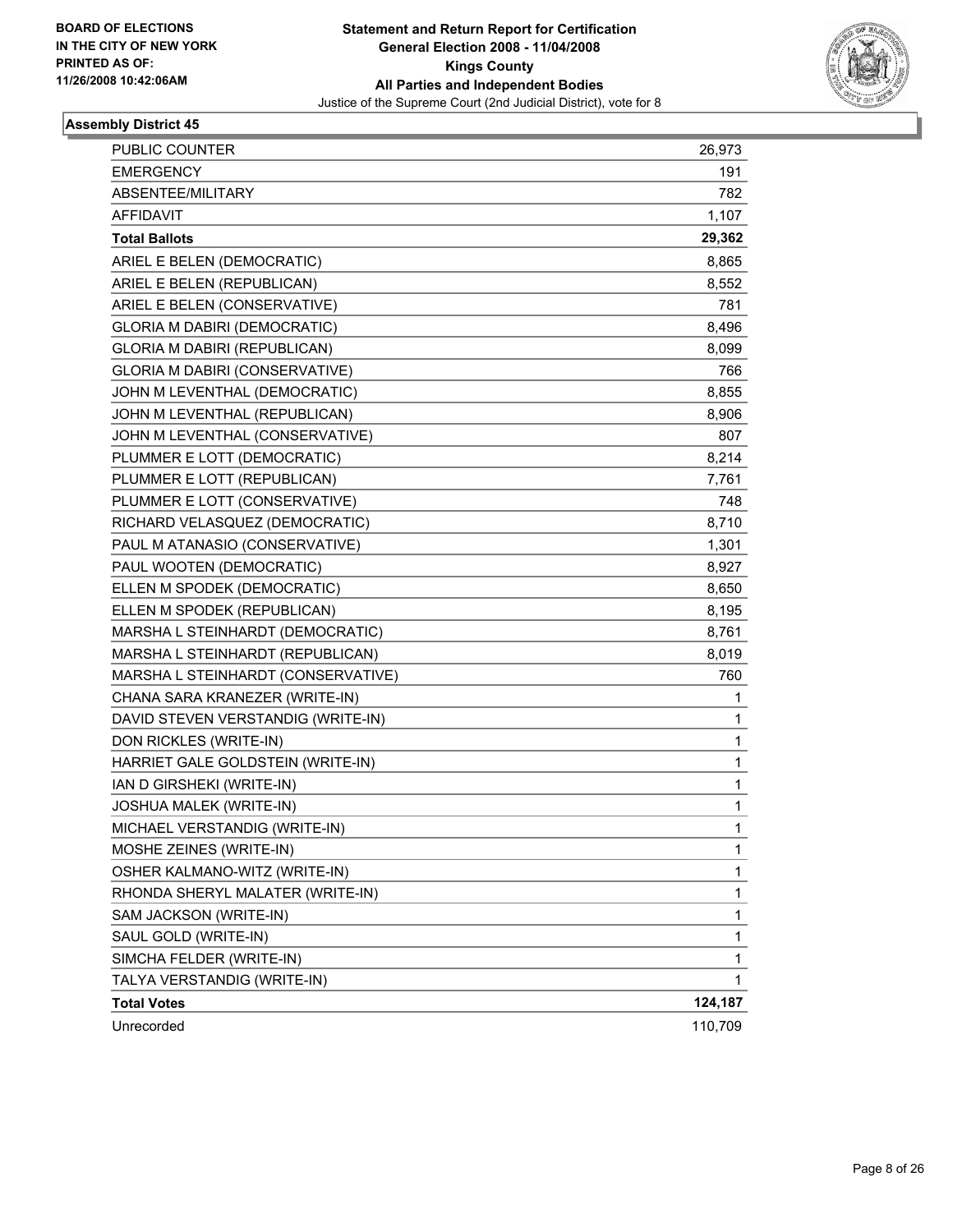

| <b>PUBLIC COUNTER</b>                 | 32,593  |
|---------------------------------------|---------|
| <b>EMERGENCY</b>                      | 179     |
| ABSENTEE/MILITARY                     | 992     |
| <b>AFFIDAVIT</b>                      | 1,397   |
| <b>Total Ballots</b>                  | 35,340  |
| ARIEL E BELEN (DEMOCRATIC)            | 14,425  |
| ARIEL E BELEN (REPUBLICAN)            | 6,548   |
| ARIEL E BELEN (CONSERVATIVE)          | 768     |
| <b>GLORIA M DABIRI (DEMOCRATIC)</b>   | 13,844  |
| <b>GLORIA M DABIRI (REPUBLICAN)</b>   | 6,404   |
| <b>GLORIA M DABIRI (CONSERVATIVE)</b> | 733     |
| JOHN M LEVENTHAL (DEMOCRATIC)         | 13,915  |
| JOHN M LEVENTHAL (REPUBLICAN)         | 6,577   |
| JOHN M LEVENTHAL (CONSERVATIVE)       | 762     |
| PLUMMER E LOTT (DEMOCRATIC)           | 13,395  |
| PLUMMER E LOTT (REPUBLICAN)           | 6,016   |
| PLUMMER E LOTT (CONSERVATIVE)         | 715     |
| RICHARD VELASQUEZ (DEMOCRATIC)        | 14,304  |
| PAUL M ATANASIO (CONSERVATIVE)        | 1,215   |
| PAUL WOOTEN (DEMOCRATIC)              | 13,905  |
| ELLEN M SPODEK (DEMOCRATIC)           | 13,608  |
| ELLEN M SPODEK (REPUBLICAN)           | 6,238   |
| MARSHA L STEINHARDT (DEMOCRATIC)      | 13,554  |
| MARSHA L STEINHARDT (REPUBLICAN)      | 5,910   |
| MARSHA L STEINHARDT (CONSERVATIVE)    | 697     |
| <b>Total Votes</b>                    | 153,533 |
| Unrecorded                            | 129,187 |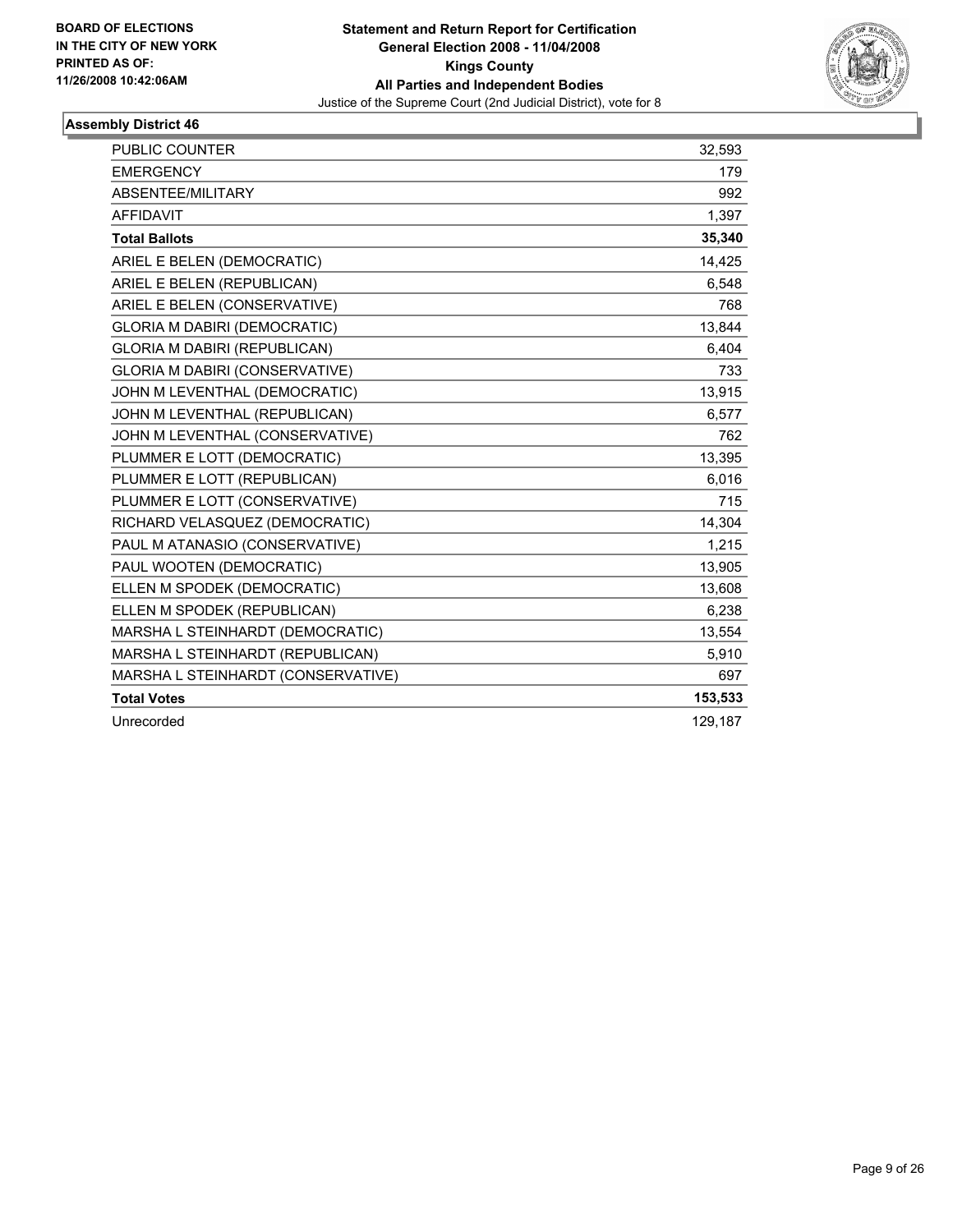

| <b>PUBLIC COUNTER</b>                 | 24,346  |
|---------------------------------------|---------|
| <b>EMERGENCY</b>                      | 108     |
| ABSENTEE/MILITARY                     | 671     |
| <b>AFFIDAVIT</b>                      | 928     |
| <b>Total Ballots</b>                  | 26,180  |
| ARIEL E BELEN (DEMOCRATIC)            | 8,823   |
| ARIEL E BELEN (REPUBLICAN)            | 6,246   |
| ARIEL E BELEN (CONSERVATIVE)          | 470     |
| <b>GLORIA M DABIRI (DEMOCRATIC)</b>   | 8,625   |
| <b>GLORIA M DABIRI (REPUBLICAN)</b>   | 6,146   |
| <b>GLORIA M DABIRI (CONSERVATIVE)</b> | 479     |
| JOHN M LEVENTHAL (DEMOCRATIC)         | 8,642   |
| JOHN M LEVENTHAL (REPUBLICAN)         | 6,387   |
| JOHN M LEVENTHAL (CONSERVATIVE)       | 544     |
| PLUMMER E LOTT (DEMOCRATIC)           | 8,278   |
| PLUMMER E LOTT (REPUBLICAN)           | 5,729   |
| PLUMMER E LOTT (CONSERVATIVE)         | 444     |
| RICHARD VELASQUEZ (DEMOCRATIC)        | 8,920   |
| PAUL M ATANASIO (CONSERVATIVE)        | 883     |
| PAUL WOOTEN (DEMOCRATIC)              | 8,723   |
| ELLEN M SPODEK (DEMOCRATIC)           | 8,485   |
| ELLEN M SPODEK (REPUBLICAN)           | 5,708   |
| MARSHA L STEINHARDT (DEMOCRATIC)      | 8,364   |
| MARSHA L STEINHARDT (REPUBLICAN)      | 5,680   |
| MARSHA L STEINHARDT (CONSERVATIVE)    | 434     |
| DON BONANNO (WRITE-IN)                | 1       |
| <b>Total Votes</b>                    | 108,011 |
| Unrecorded                            | 101,429 |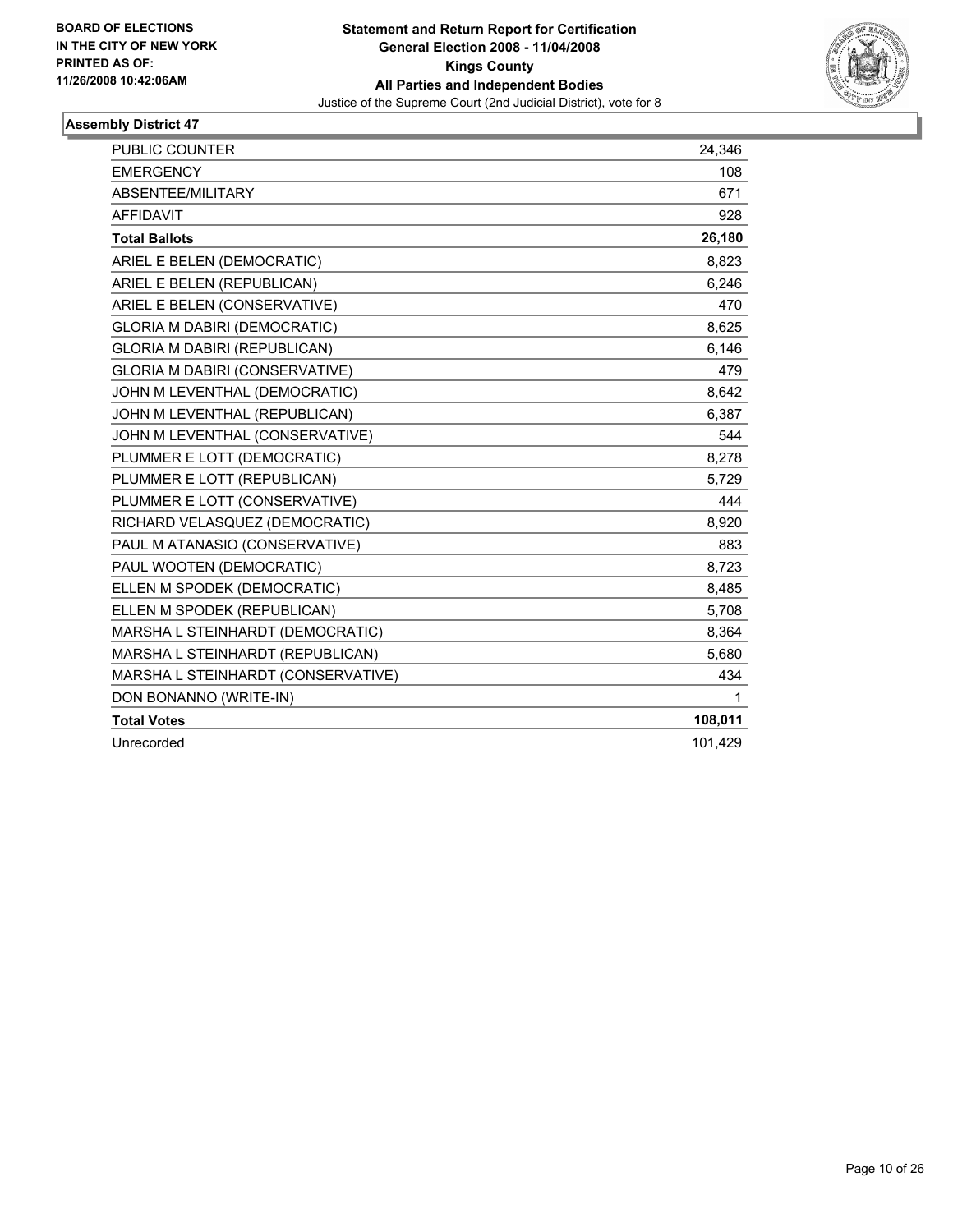

| PUBLIC COUNTER                        | 25,156  |
|---------------------------------------|---------|
| <b>EMERGENCY</b>                      | 15      |
| ABSENTEE/MILITARY                     | 587     |
| <b>AFFIDAVIT</b>                      | 705     |
| <b>Total Ballots</b>                  | 26,971  |
| ARIEL E BELEN (DEMOCRATIC)            | 6,414   |
| ARIEL E BELEN (REPUBLICAN)            | 8,053   |
| ARIEL E BELEN (CONSERVATIVE)          | 1,005   |
| <b>GLORIA M DABIRI (DEMOCRATIC)</b>   | 6,204   |
| GLORIA M DABIRI (REPUBLICAN)          | 7,839   |
| <b>GLORIA M DABIRI (CONSERVATIVE)</b> | 1,017   |
| JOHN M LEVENTHAL (DEMOCRATIC)         | 6,395   |
| JOHN M LEVENTHAL (REPUBLICAN)         | 8,588   |
| JOHN M LEVENTHAL (CONSERVATIVE)       | 1,022   |
| PLUMMER E LOTT (DEMOCRATIC)           | 5,981   |
| PLUMMER E LOTT (REPUBLICAN)           | 7,590   |
| PLUMMER E LOTT (CONSERVATIVE)         | 977     |
| RICHARD VELASQUEZ (DEMOCRATIC)        | 6,687   |
| PAUL M ATANASIO (CONSERVATIVE)        | 1,519   |
| PAUL WOOTEN (DEMOCRATIC)              | 6,588   |
| ELLEN M SPODEK (DEMOCRATIC)           | 6,267   |
| ELLEN M SPODEK (REPUBLICAN)           | 7,992   |
| MARSHA L STEINHARDT (DEMOCRATIC)      | 6,428   |
| MARSHA L STEINHARDT (REPUBLICAN)      | 7,890   |
| MARSHA L STEINHARDT (CONSERVATIVE)    | 960     |
| IZEY GOLDBERG (WRITE-IN)              | 1       |
| SHAYA MARCUS (WRITE-IN)               | 1       |
| <b>Total Votes</b>                    | 105,418 |
| Unrecorded                            | 110,350 |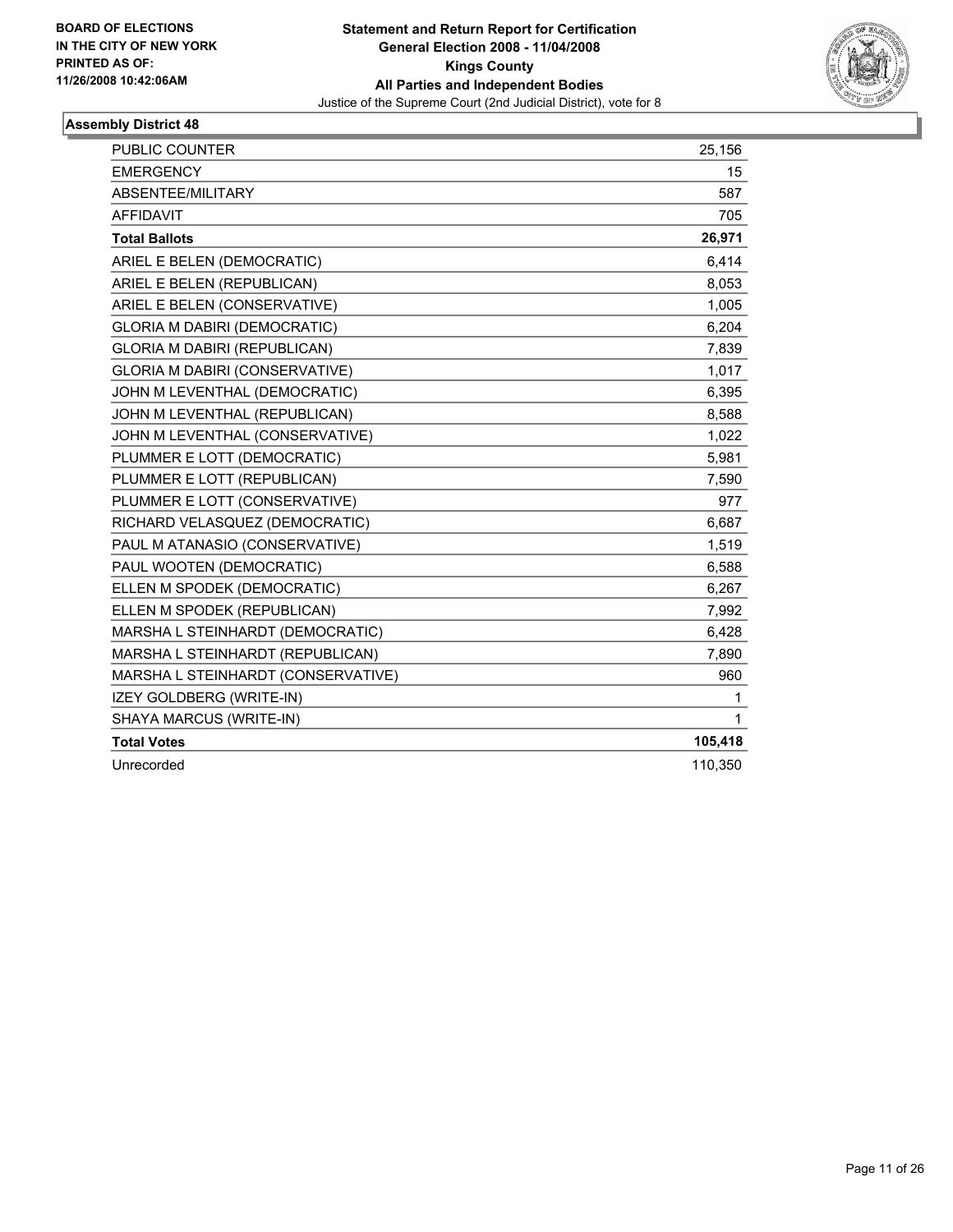

| <b>PUBLIC COUNTER</b>                 | 22,609 |
|---------------------------------------|--------|
| <b>EMERGENCY</b>                      | 107    |
| ABSENTEE/MILITARY                     | 589    |
| <b>AFFIDAVIT</b>                      | 787    |
| <b>Total Ballots</b>                  | 24,214 |
| ARIEL E BELEN (DEMOCRATIC)            | 7,350  |
| ARIEL E BELEN (REPUBLICAN)            | 6,019  |
| ARIEL E BELEN (CONSERVATIVE)          | 659    |
| <b>GLORIA M DABIRI (DEMOCRATIC)</b>   | 7,142  |
| GLORIA M DABIRI (REPUBLICAN)          | 6,050  |
| <b>GLORIA M DABIRI (CONSERVATIVE)</b> | 670    |
| JOHN M LEVENTHAL (DEMOCRATIC)         | 7,133  |
| JOHN M LEVENTHAL (REPUBLICAN)         | 6,015  |
| JOHN M LEVENTHAL (CONSERVATIVE)       | 657    |
| PLUMMER E LOTT (DEMOCRATIC)           | 6,842  |
| PLUMMER E LOTT (REPUBLICAN)           | 5,704  |
| PLUMMER E LOTT (CONSERVATIVE)         | 635    |
| RICHARD VELASQUEZ (DEMOCRATIC)        | 7,276  |
| PAUL M ATANASIO (CONSERVATIVE)        | 1,190  |
| PAUL WOOTEN (DEMOCRATIC)              | 7,337  |
| ELLEN M SPODEK (DEMOCRATIC)           | 6,969  |
| ELLEN M SPODEK (REPUBLICAN)           | 5,773  |
| MARSHA L STEINHARDT (DEMOCRATIC)      | 6,886  |
| MARSHA L STEINHARDT (REPUBLICAN)      | 5,602  |
| MARSHA L STEINHARDT (CONSERVATIVE)    | 622    |
| CHARLES HAEUSSLA (WRITE-IN)           | 1      |
| NINA GOSS (WRITE-IN)                  | 1      |
| <b>Total Votes</b>                    | 96,533 |
| Unrecorded                            | 97,179 |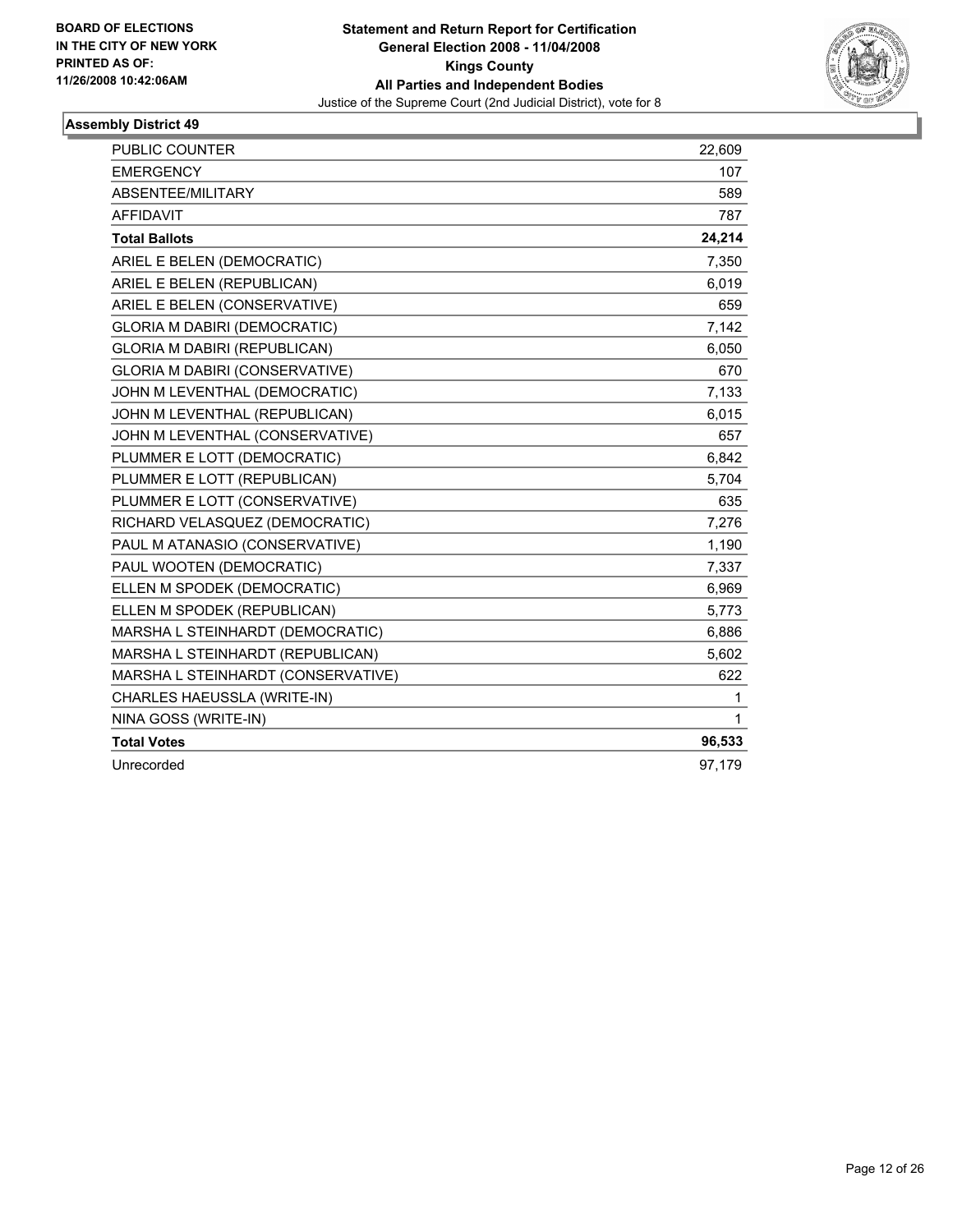

| PUBLIC COUNTER                        | 33,637  |
|---------------------------------------|---------|
| <b>EMERGENCY</b>                      | 639     |
| ABSENTEE/MILITARY                     | 994     |
| <b>AFFIDAVIT</b>                      | 1,692   |
| <b>Total Ballots</b>                  | 37,192  |
| ARIEL E BELEN (DEMOCRATIC)            | 20,586  |
| ARIEL E BELEN (REPUBLICAN)            | 3,102   |
| ARIEL E BELEN (CONSERVATIVE)          | 316     |
| GLORIA M DABIRI (DEMOCRATIC)          | 19,989  |
| <b>GLORIA M DABIRI (REPUBLICAN)</b>   | 3,272   |
| <b>GLORIA M DABIRI (CONSERVATIVE)</b> | 329     |
| JOHN M LEVENTHAL (DEMOCRATIC)         | 20,154  |
| JOHN M LEVENTHAL (REPUBLICAN)         | 3,383   |
| JOHN M LEVENTHAL (CONSERVATIVE)       | 323     |
| PLUMMER E LOTT (DEMOCRATIC)           | 19,581  |
| PLUMMER E LOTT (REPUBLICAN)           | 2,887   |
| PLUMMER E LOTT (CONSERVATIVE)         | 284     |
| RICHARD VELASQUEZ (DEMOCRATIC)        | 21,385  |
| PAUL M ATANASIO (CONSERVATIVE)        | 503     |
| PAUL WOOTEN (DEMOCRATIC)              | 20,019  |
| ELLEN M SPODEK (DEMOCRATIC)           | 19,791  |
| ELLEN M SPODEK (REPUBLICAN)           | 2,931   |
| MARSHA L STEINHARDT (DEMOCRATIC)      | 19,440  |
| MARSHA L STEINHARDT (REPUBLICAN)      | 2,707   |
| MARSHA L STEINHARDT (CONSERVATIVE)    | 894     |
| AMY GOODMAN (WRITE-IN)                | 1       |
| BRONWY FLEMINGS-JONES (WRITE-IN)      | 1       |
| LEWANNE JONES (WRITE-IN)              | 1       |
| LILA GOLD (WRITE-IN)                  | 1       |
| RYDER FLEMING-JONES (WRITE-IN)        | 1       |
| <b>Total Votes</b>                    | 181,881 |
| Unrecorded                            | 115,655 |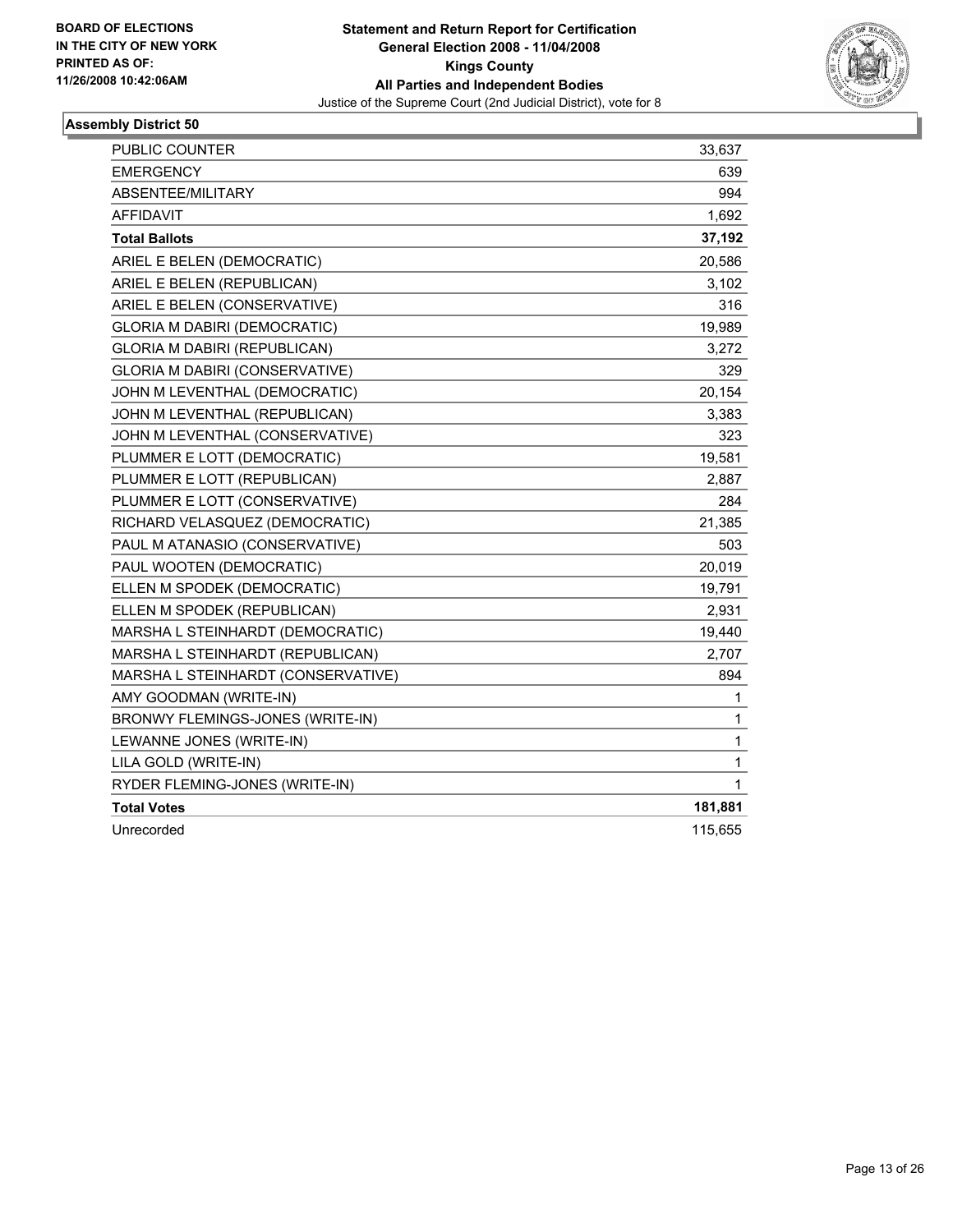

| <b>PUBLIC COUNTER</b>                 | 23,102  |
|---------------------------------------|---------|
| <b>EMERGENCY</b>                      | 634     |
| ABSENTEE/MILITARY                     | 464     |
| <b>AFFIDAVIT</b>                      | 1,137   |
| <b>Total Ballots</b>                  | 25,440  |
| ARIEL E BELEN (DEMOCRATIC)            | 13,372  |
| ARIEL E BELEN (REPUBLICAN)            | 2,153   |
| ARIEL E BELEN (CONSERVATIVE)          | 310     |
| <b>GLORIA M DABIRI (DEMOCRATIC)</b>   | 12,669  |
| <b>GLORIA M DABIRI (REPUBLICAN)</b>   | 2,106   |
| <b>GLORIA M DABIRI (CONSERVATIVE)</b> | 282     |
| JOHN M LEVENTHAL (DEMOCRATIC)         | 12,387  |
| JOHN M LEVENTHAL (REPUBLICAN)         | 2,089   |
| JOHN M LEVENTHAL (CONSERVATIVE)       | 283     |
| PLUMMER E LOTT (DEMOCRATIC)           | 12,452  |
| PLUMMER E LOTT (REPUBLICAN)           | 2,087   |
| PLUMMER E LOTT (CONSERVATIVE)         | 268     |
| RICHARD VELASQUEZ (DEMOCRATIC)        | 14,064  |
| PAUL M ATANASIO (CONSERVATIVE)        | 454     |
| PAUL WOOTEN (DEMOCRATIC)              | 12,292  |
| ELLEN M SPODEK (DEMOCRATIC)           | 12,026  |
| ELLEN M SPODEK (REPUBLICAN)           | 2,042   |
| MARSHA L STEINHARDT (DEMOCRATIC)      | 12,038  |
| MARSHA L STEINHARDT (REPUBLICAN)      | 1,993   |
| MARSHA L STEINHARDT (CONSERVATIVE)    | 262     |
| <b>CRAIG EATON (WRITE-IN)</b>         | 1       |
| <b>Total Votes</b>                    | 115,630 |
| Unrecorded                            | 87,890  |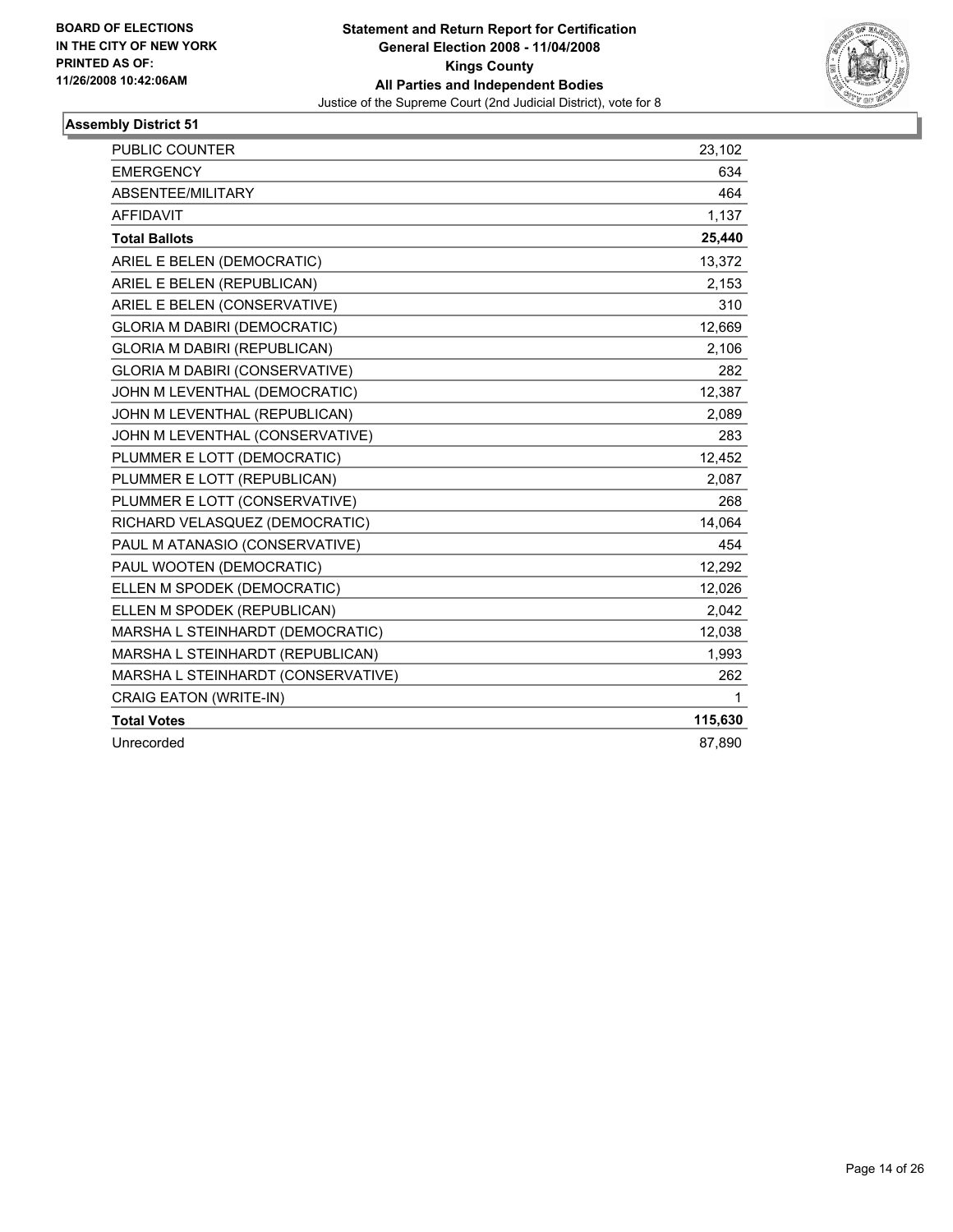

| PUBLIC COUNTER                      | 56,319  |
|-------------------------------------|---------|
| <b>EMERGENCY</b>                    | 952     |
| <b>ABSENTEE/MILITARY</b>            | 3,084   |
| <b>AFFIDAVIT</b>                    | 2,053   |
| <b>Total Ballots</b>                | 63,398  |
| ARIEL E BELEN (DEMOCRATIC)          | 43,034  |
| ARIEL E BELEN (REPUBLICAN)          | 3,985   |
| ARIEL E BELEN (CONSERVATIVE)        | 500     |
| <b>GLORIA M DABIRI (DEMOCRATIC)</b> | 42,144  |
| GLORIA M DABIRI (REPUBLICAN)        | 4,053   |
| GLORIA M DABIRI (CONSERVATIVE)      | 836     |
| JOHN M LEVENTHAL (DEMOCRATIC)       | 42,010  |
| JOHN M LEVENTHAL (REPUBLICAN)       | 4,067   |
| JOHN M LEVENTHAL (CONSERVATIVE)     | 505     |
| PLUMMER E LOTT (DEMOCRATIC)         | 41,827  |
| PLUMMER E LOTT (REPUBLICAN)         | 3,996   |
| PLUMMER E LOTT (CONSERVATIVE)       | 503     |
| RICHARD VELASQUEZ (DEMOCRATIC)      | 43,982  |
| PAUL M ATANASIO (CONSERVATIVE)      | 1,018   |
| PAUL WOOTEN (DEMOCRATIC)            | 42,783  |
| ELLEN M SPODEK (DEMOCRATIC)         | 42,646  |
| ELLEN M SPODEK (REPUBLICAN)         | 3,863   |
| MARSHA L STEINHARDT (DEMOCRATIC)    | 42,157  |
| MARSHA L STEINHARDT (REPUBLICAN)    | 4,089   |
| MARSHA L STEINHARDT (CONSERVATIVE)  | 445     |
| ARAN KEYES (WRITE-IN)               | 1       |
| FRANK WEISE (WRITE-IN)              | 1       |
| <b>GERARD KASSAR (WRITE-IN)</b>     | 1       |
| HARVEY PORIS (WRITE-IN)             | 1       |
| JAN BERTHOLD (WRITE-IN)             | 1       |
| MARGARTA LOPEZ-TORRES (WRITE-IN)    | 1       |
| MATTHEW COOLEY (WRITE-IN)           | 1       |
| MICHAEL DICENZO (WRITE-IN)          | 1       |
| MICHAEL P BELTRAN (WRITE-IN)        | 1       |
| RON PAUL (WRITE-IN)                 | 1       |
| SAM BROWNBACK (WRITE-IN)            | 1       |
| <b>Total Votes</b>                  | 368,454 |
| Unrecorded                          | 138,730 |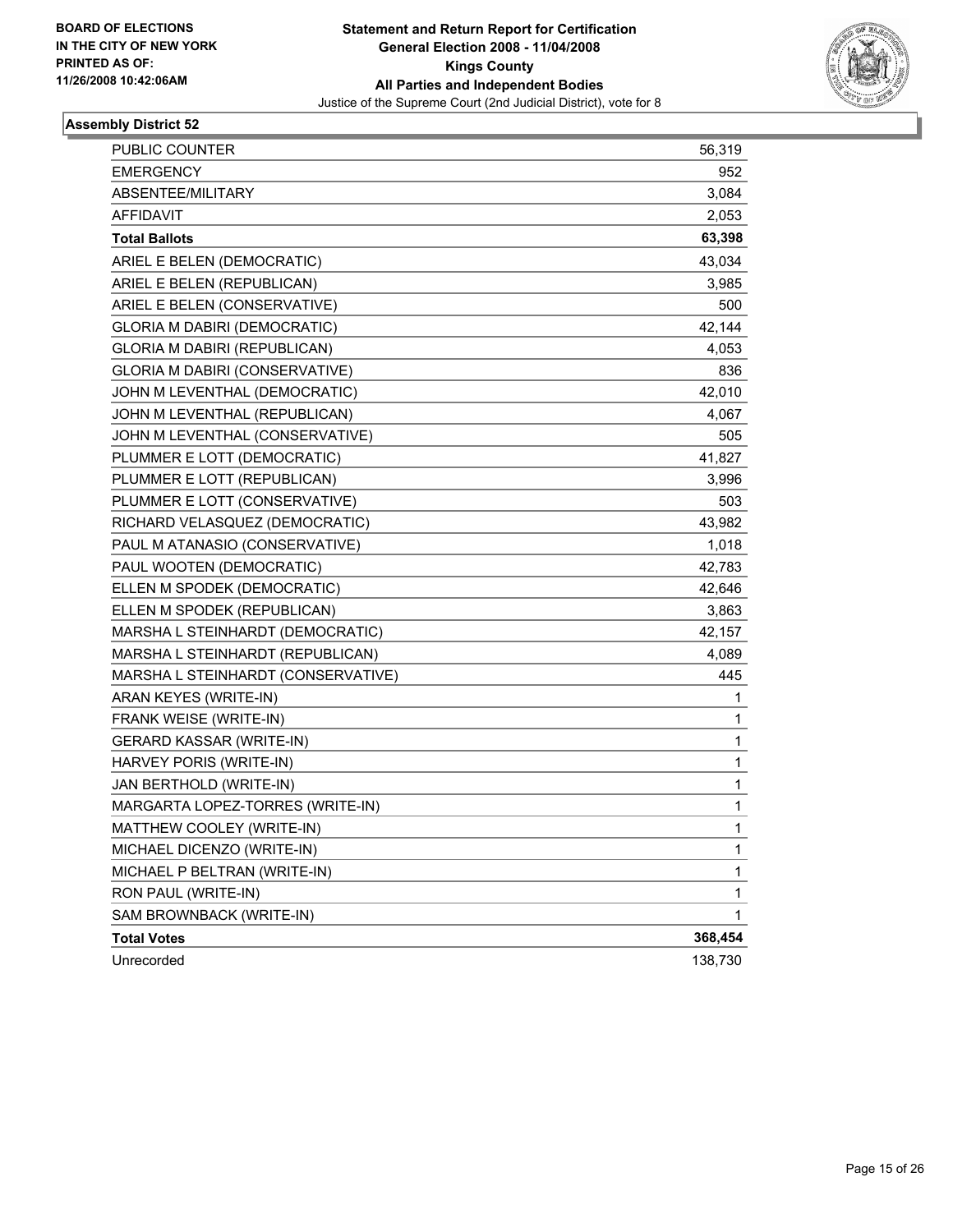

| PUBLIC COUNTER                        | 33,825                  |
|---------------------------------------|-------------------------|
| <b>EMERGENCY</b>                      | 437                     |
| ABSENTEE/MILITARY                     | 627                     |
| <b>AFFIDAVIT</b>                      | 1,879                   |
| <b>Total Ballots</b>                  | 36,896                  |
| ARIEL E BELEN (DEMOCRATIC)            | 21,814                  |
| ARIEL E BELEN (REPUBLICAN)            | 1,574                   |
| ARIEL E BELEN (CONSERVATIVE)          | 186                     |
| <b>GLORIA M DABIRI (DEMOCRATIC)</b>   | 20,974                  |
| <b>GLORIA M DABIRI (REPUBLICAN)</b>   | 1,546                   |
| <b>GLORIA M DABIRI (CONSERVATIVE)</b> | 173                     |
| JOHN M LEVENTHAL (DEMOCRATIC)         | 20,598                  |
| JOHN M LEVENTHAL (REPUBLICAN)         | 1,516                   |
| JOHN M LEVENTHAL (CONSERVATIVE)       | 173                     |
| PLUMMER E LOTT (DEMOCRATIC)           | 20,647                  |
| PLUMMER E LOTT (REPUBLICAN)           | 1,446                   |
| PLUMMER E LOTT (CONSERVATIVE)         | 148                     |
| RICHARD VELASQUEZ (DEMOCRATIC)        | 23,031                  |
| PAUL M ATANASIO (CONSERVATIVE)        | 395                     |
| PAUL WOOTEN (DEMOCRATIC)              | 20,298                  |
| ELLEN M SPODEK (DEMOCRATIC)           | 19,925                  |
| ELLEN M SPODEK (REPUBLICAN)           | 1,844                   |
| MARSHA L STEINHARDT (DEMOCRATIC)      | 19,816                  |
| MARSHA L STEINHARDT (REPUBLICAN)      | 1,372                   |
| MARSHA L STEINHARDT (CONSERVATIVE)    | 138                     |
| ALICE BACKER (WRITE-IN)               | 1                       |
| ANDREA GATTI (WRITE-IN)               | 1                       |
| ANDREW STENGEL (WRITE-IN)             | $\mathbf{1}$            |
| CHRIS OWENS (WRITE-IN)                | 1                       |
| DORA GRUNER (WRITE-IN)                | 1                       |
| JESSE STRAUSS (WRITE-IN)              | 1                       |
| MATTHEW COWHERD (WRITE-IN)            | $\overline{2}$          |
| MEG OGDEN (WRITE-IN)                  | 1                       |
| MORGAN PENME (WRITE-IN)               | 1                       |
| NORMAN SIEGEL (WRITE-IN)              | $\mathbf{1}$            |
| RACHEL LAUTER (WRITE-IN)              | $\overline{\mathbf{c}}$ |
| STEVE GRAVATT (WRITE-IN)              | 1                       |
| <b>Total Votes</b>                    | 177,628                 |
| Unrecorded                            | 117,540                 |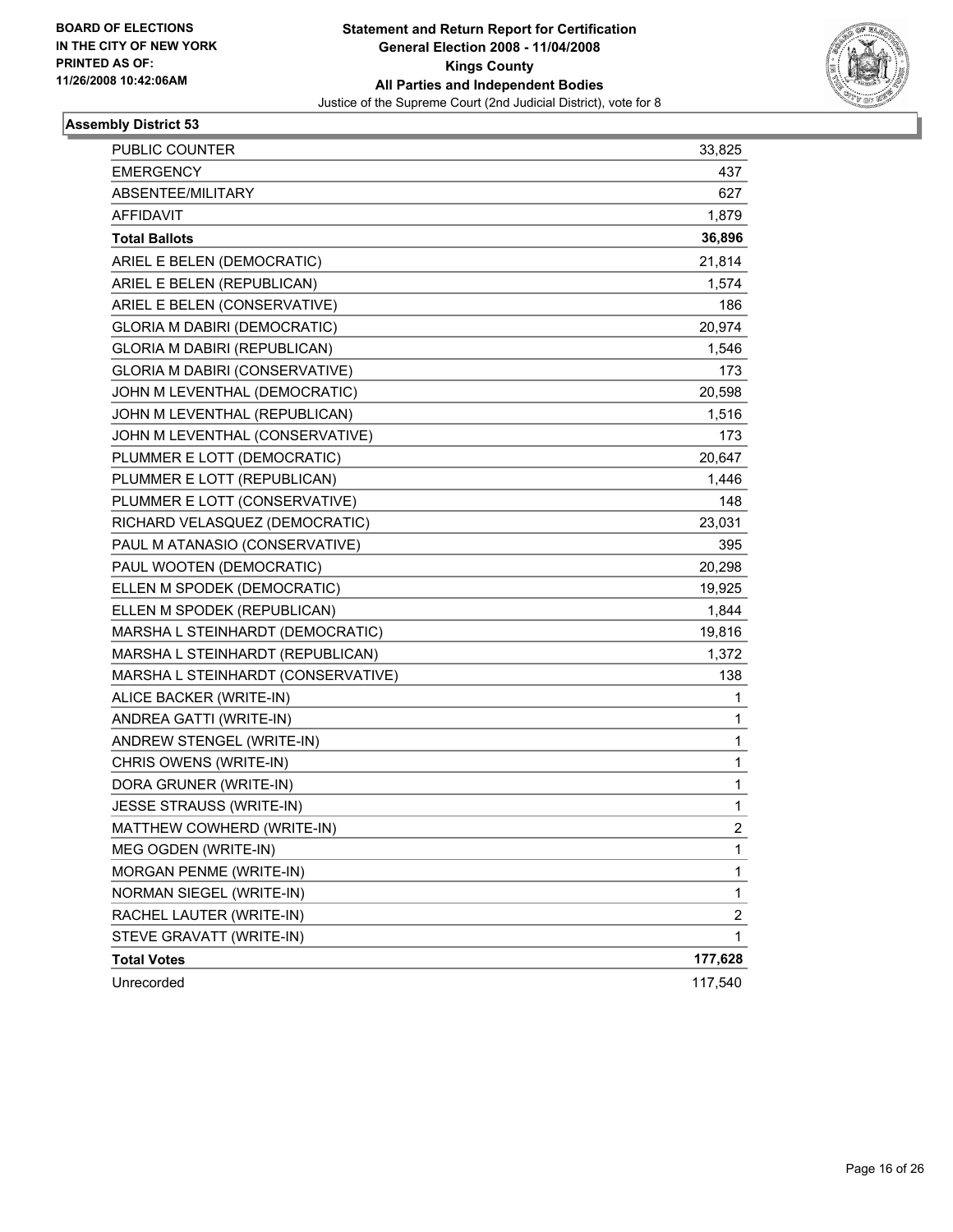

| <b>PUBLIC COUNTER</b>                 | 28,649  |
|---------------------------------------|---------|
| <b>EMERGENCY</b>                      | 328     |
| ABSENTEE/MILITARY                     | 359     |
| <b>AFFIDAVIT</b>                      | 2,102   |
| <b>Total Ballots</b>                  | 31,488  |
| ARIEL E BELEN (DEMOCRATIC)            | 18,530  |
| ARIEL E BELEN (REPUBLICAN)            | 877     |
| ARIEL E BELEN (CONSERVATIVE)          | 149     |
| <b>GLORIA M DABIRI (DEMOCRATIC)</b>   | 17,688  |
| GLORIA M DABIRI (REPUBLICAN)          | 842     |
| <b>GLORIA M DABIRI (CONSERVATIVE)</b> | 131     |
| JOHN M LEVENTHAL (DEMOCRATIC)         | 17,321  |
| JOHN M LEVENTHAL (REPUBLICAN)         | 809     |
| JOHN M LEVENTHAL (CONSERVATIVE)       | 123     |
| PLUMMER E LOTT (DEMOCRATIC)           | 17,396  |
| PLUMMER E LOTT (REPUBLICAN)           | 777     |
| PLUMMER E LOTT (CONSERVATIVE)         | 118     |
| RICHARD VELASQUEZ (DEMOCRATIC)        | 18,969  |
| PAUL M ATANASIO (CONSERVATIVE)        | 283     |
| PAUL WOOTEN (DEMOCRATIC)              | 17,103  |
| ELLEN M SPODEK (DEMOCRATIC)           | 16,801  |
| ELLEN M SPODEK (REPUBLICAN)           | 809     |
| MARSHA L STEINHARDT (DEMOCRATIC)      | 16,707  |
| MARSHA L STEINHARDT (REPUBLICAN)      | 886     |
| MARSHA L STEINHARDT (CONSERVATIVE)    | 118     |
| <b>JASON MCMAHON (WRITE-IN)</b>       | 1       |
| <b>Total Votes</b>                    | 146,438 |
| Unrecorded                            | 105,466 |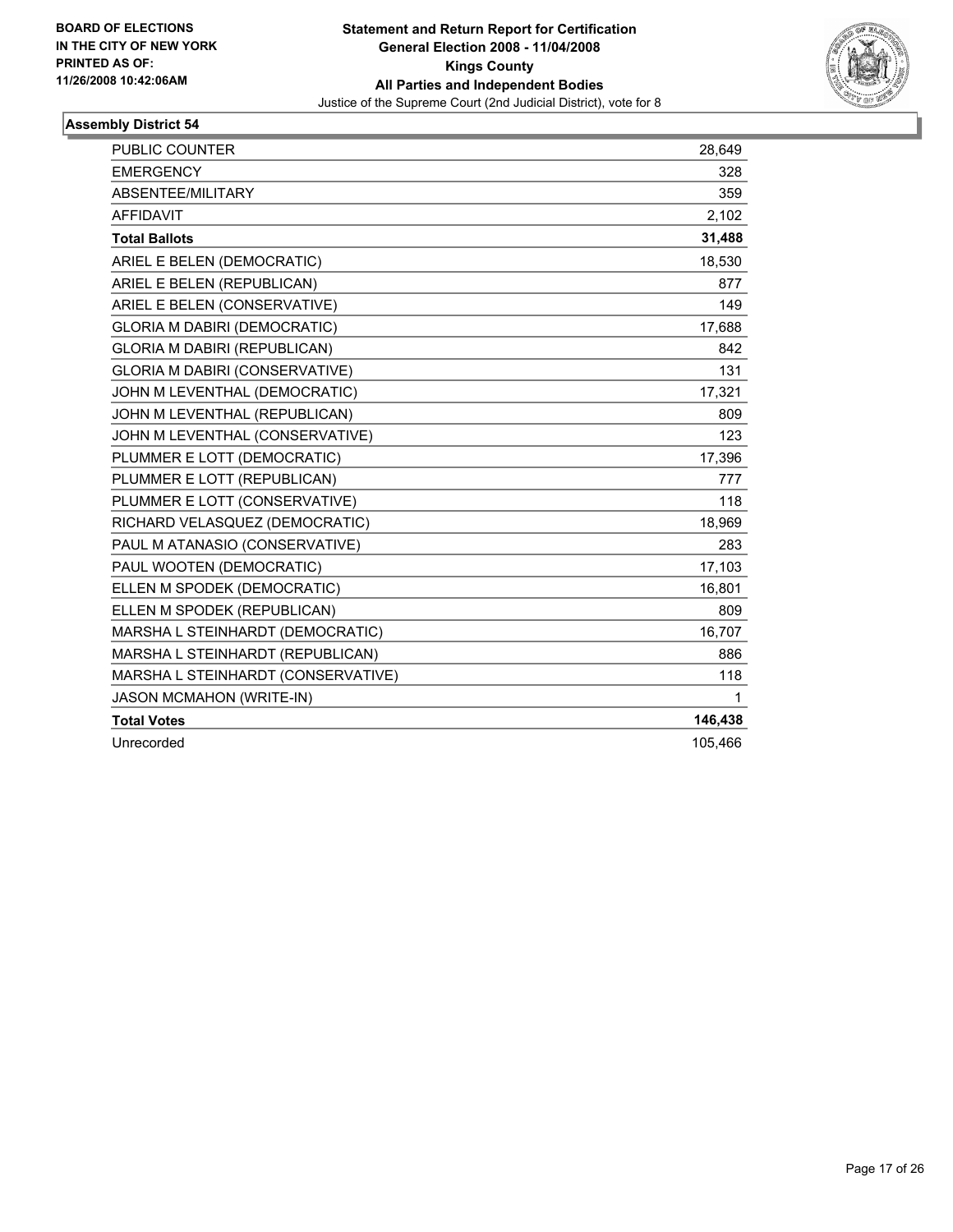

| <b>PUBLIC COUNTER</b>                 | 35,363  |
|---------------------------------------|---------|
| <b>EMERGENCY</b>                      | 39      |
| ABSENTEE/MILITARY                     | 620     |
| <b>AFFIDAVIT</b>                      | 2,321   |
| <b>Total Ballots</b>                  | 38,387  |
| ARIEL E BELEN (DEMOCRATIC)            | 24,807  |
| ARIEL E BELEN (REPUBLICAN)            | 380     |
| ARIEL E BELEN (CONSERVATIVE)          | 83      |
| <b>GLORIA M DABIRI (DEMOCRATIC)</b>   | 23,659  |
| <b>GLORIA M DABIRI (REPUBLICAN)</b>   | 369     |
| <b>GLORIA M DABIRI (CONSERVATIVE)</b> | 73      |
| JOHN M LEVENTHAL (DEMOCRATIC)         | 23,575  |
| JOHN M LEVENTHAL (REPUBLICAN)         | 372     |
| JOHN M LEVENTHAL (CONSERVATIVE)       | 66      |
| PLUMMER E LOTT (DEMOCRATIC)           | 23,433  |
| PLUMMER E LOTT (REPUBLICAN)           | 349     |
| PLUMMER E LOTT (CONSERVATIVE)         | 67      |
| RICHARD VELASQUEZ (DEMOCRATIC)        | 24,269  |
| PAUL M ATANASIO (CONSERVATIVE)        | 89      |
| PAUL WOOTEN (DEMOCRATIC)              | 23,687  |
| ELLEN M SPODEK (DEMOCRATIC)           | 22,992  |
| ELLEN M SPODEK (REPUBLICAN)           | 366     |
| MARSHA L STEINHARDT (DEMOCRATIC)      | 22,775  |
| MARSHA L STEINHARDT (REPUBLICAN)      | 333     |
| MARSHA L STEINHARDT (CONSERVATIVE)    | 75      |
| <b>Total Votes</b>                    | 191,819 |
| Unrecorded                            | 115,277 |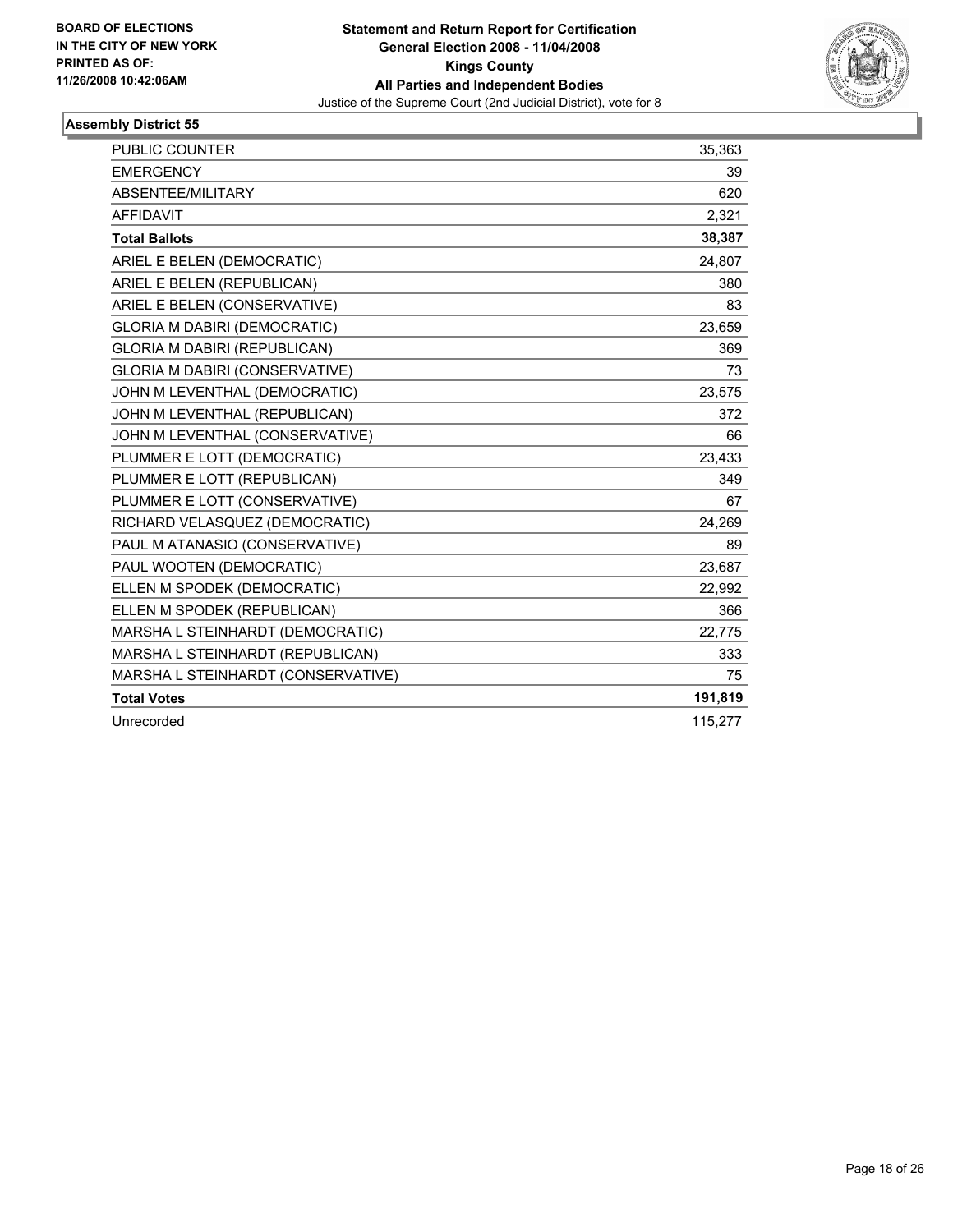

| <b>PUBLIC COUNTER</b>                 | 39,217  |
|---------------------------------------|---------|
| <b>EMERGENCY</b>                      | 514     |
| ABSENTEE/MILITARY                     | 831     |
| <b>AFFIDAVIT</b>                      | 2,459   |
| <b>Total Ballots</b>                  | 43,074  |
| ARIEL E BELEN (DEMOCRATIC)            | 28,189  |
| ARIEL E BELEN (REPUBLICAN)            | 390     |
| ARIEL E BELEN (CONSERVATIVE)          | 105     |
| <b>GLORIA M DABIRI (DEMOCRATIC)</b>   | 26,564  |
| <b>GLORIA M DABIRI (REPUBLICAN)</b>   | 895     |
| <b>GLORIA M DABIRI (CONSERVATIVE)</b> | 87      |
| JOHN M LEVENTHAL (DEMOCRATIC)         | 26,518  |
| JOHN M LEVENTHAL (REPUBLICAN)         | 570     |
| JOHN M LEVENTHAL (CONSERVATIVE)       | 94      |
| PLUMMER E LOTT (DEMOCRATIC)           | 26,485  |
| PLUMMER E LOTT (REPUBLICAN)           | 566     |
| PLUMMER E LOTT (CONSERVATIVE)         | 78      |
| RICHARD VELASQUEZ (DEMOCRATIC)        | 27,027  |
| PAUL M ATANASIO (CONSERVATIVE)        | 353     |
| PAUL WOOTEN (DEMOCRATIC)              | 26,553  |
| ELLEN M SPODEK (DEMOCRATIC)           | 25,824  |
| ELLEN M SPODEK (REPUBLICAN)           | 566     |
| MARSHA L STEINHARDT (DEMOCRATIC)      | 25,556  |
| MARSHA L STEINHARDT (REPUBLICAN)      | 326     |
| MARSHA L STEINHARDT (CONSERVATIVE)    | 89      |
| NADJWA NORTON (WRITE-IN)              | 1       |
| <b>Total Votes</b>                    | 216,836 |
| Unrecorded                            | 127,756 |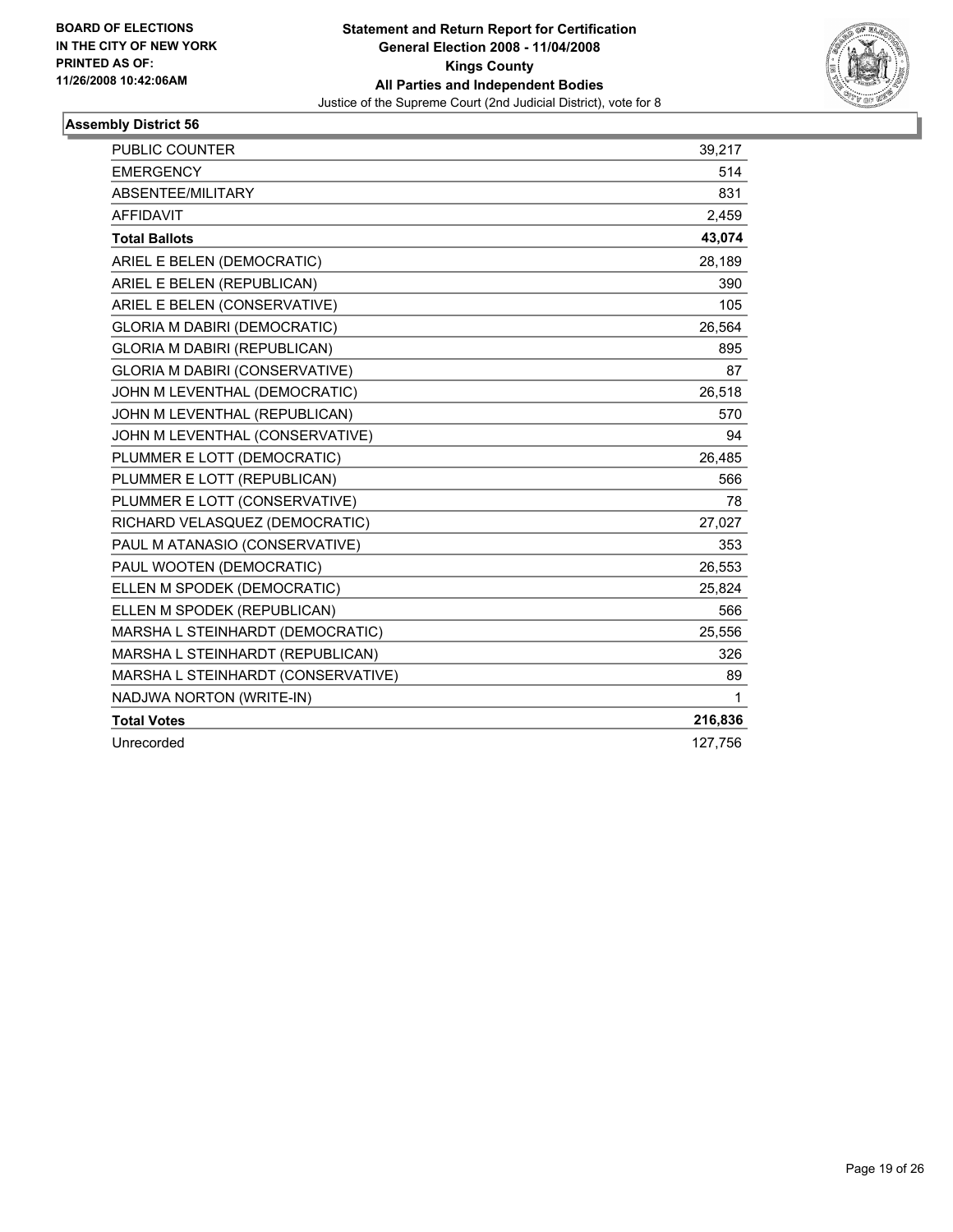

| <b>PUBLIC COUNTER</b>                 | 47,830  |
|---------------------------------------|---------|
| <b>EMERGENCY</b>                      | 268     |
| ABSENTEE/MILITARY                     | 1,827   |
| <b>AFFIDAVIT</b>                      | 2,271   |
| <b>Total Ballots</b>                  | 52,504  |
| ARIEL E BELEN (DEMOCRATIC)            | 35,725  |
| ARIEL E BELEN (REPUBLICAN)            | 753     |
| ARIEL E BELEN (CONSERVATIVE)          | 148     |
| <b>GLORIA M DABIRI (DEMOCRATIC)</b>   | 34,222  |
| GLORIA M DABIRI (REPUBLICAN)          | 1,357   |
| <b>GLORIA M DABIRI (CONSERVATIVE)</b> | 143     |
| JOHN M LEVENTHAL (DEMOCRATIC)         | 33,913  |
| JOHN M LEVENTHAL (REPUBLICAN)         | 1,139   |
| JOHN M LEVENTHAL (CONSERVATIVE)       | 120     |
| PLUMMER E LOTT (DEMOCRATIC)           | 33,833  |
| PLUMMER E LOTT (REPUBLICAN)           | 1,081   |
| PLUMMER E LOTT (CONSERVATIVE)         | 118     |
| RICHARD VELASQUEZ (DEMOCRATIC)        | 35,102  |
| PAUL M ATANASIO (CONSERVATIVE)        | 582     |
| PAUL WOOTEN (DEMOCRATIC)              | 34,296  |
| ELLEN M SPODEK (DEMOCRATIC)           | 33,856  |
| ELLEN M SPODEK (REPUBLICAN)           | 1,046   |
| MARSHA L STEINHARDT (DEMOCRATIC)      | 33,499  |
| MARSHA L STEINHARDT (REPUBLICAN)      | 985     |
| MARSHA L STEINHARDT (CONSERVATIVE)    | 136     |
| DREW AKASON (WRITE-IN)                | 1       |
| JENNIFER LEVI (WRITE-IN)              | 1       |
| JENNIFER MAULSBI (WRITE-IN)           | 1       |
| <b>Total Votes</b>                    | 282,057 |
| Unrecorded                            | 137,975 |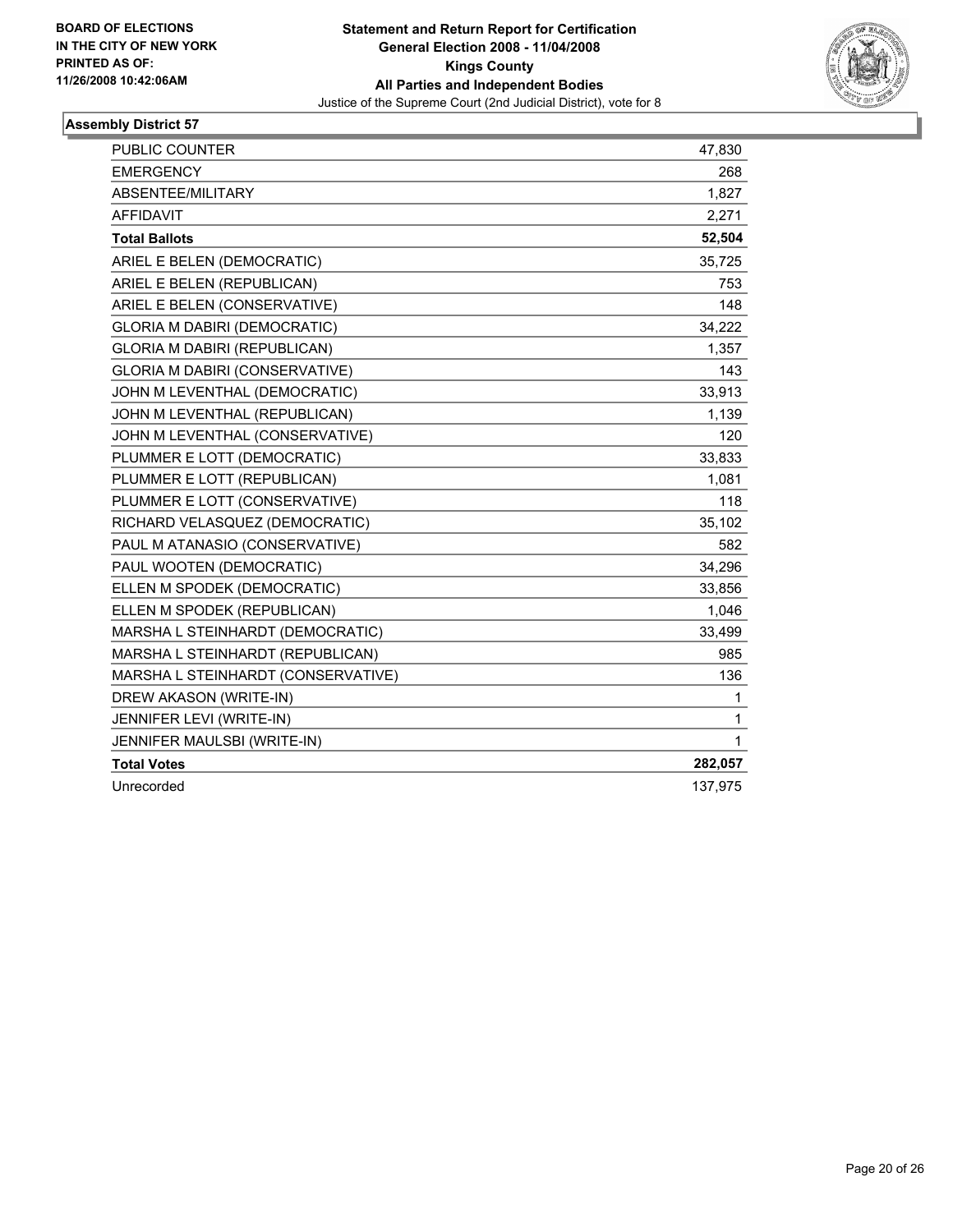

| <b>PUBLIC COUNTER</b>                 | 37,027  |
|---------------------------------------|---------|
| <b>EMERGENCY</b>                      | 123     |
| ABSENTEE/MILITARY                     | 1,079   |
| <b>AFFIDAVIT</b>                      | 1,759   |
| <b>Total Ballots</b>                  | 40,090  |
| ARIEL E BELEN (DEMOCRATIC)            | 27,921  |
| ARIEL E BELEN (REPUBLICAN)            | 573     |
| ARIEL E BELEN (CONSERVATIVE)          | 109     |
| <b>GLORIA M DABIRI (DEMOCRATIC)</b>   | 26,983  |
| <b>GLORIA M DABIRI (REPUBLICAN)</b>   | 555     |
| <b>GLORIA M DABIRI (CONSERVATIVE)</b> | 94      |
| JOHN M LEVENTHAL (DEMOCRATIC)         | 26,838  |
| JOHN M LEVENTHAL (REPUBLICAN)         | 538     |
| JOHN M LEVENTHAL (CONSERVATIVE)       | 102     |
| PLUMMER E LOTT (DEMOCRATIC)           | 26,710  |
| PLUMMER E LOTT (REPUBLICAN)           | 534     |
| PLUMMER E LOTT (CONSERVATIVE)         | 103     |
| RICHARD VELASQUEZ (DEMOCRATIC)        | 27,108  |
| PAUL M ATANASIO (CONSERVATIVE)        | 159     |
| PAUL WOOTEN (DEMOCRATIC)              | 26,385  |
| ELLEN M SPODEK (DEMOCRATIC)           | 26,075  |
| ELLEN M SPODEK (REPUBLICAN)           | 542     |
| MARSHA L STEINHARDT (DEMOCRATIC)      | 26,133  |
| MARSHA L STEINHARDT (REPUBLICAN)      | 695     |
| MARSHA L STEINHARDT (CONSERVATIVE)    | 101     |
| SUGAR BOTTOM (WRITE-IN)               | 1       |
| <b>Total Votes</b>                    | 218,259 |
| Unrecorded                            | 102,461 |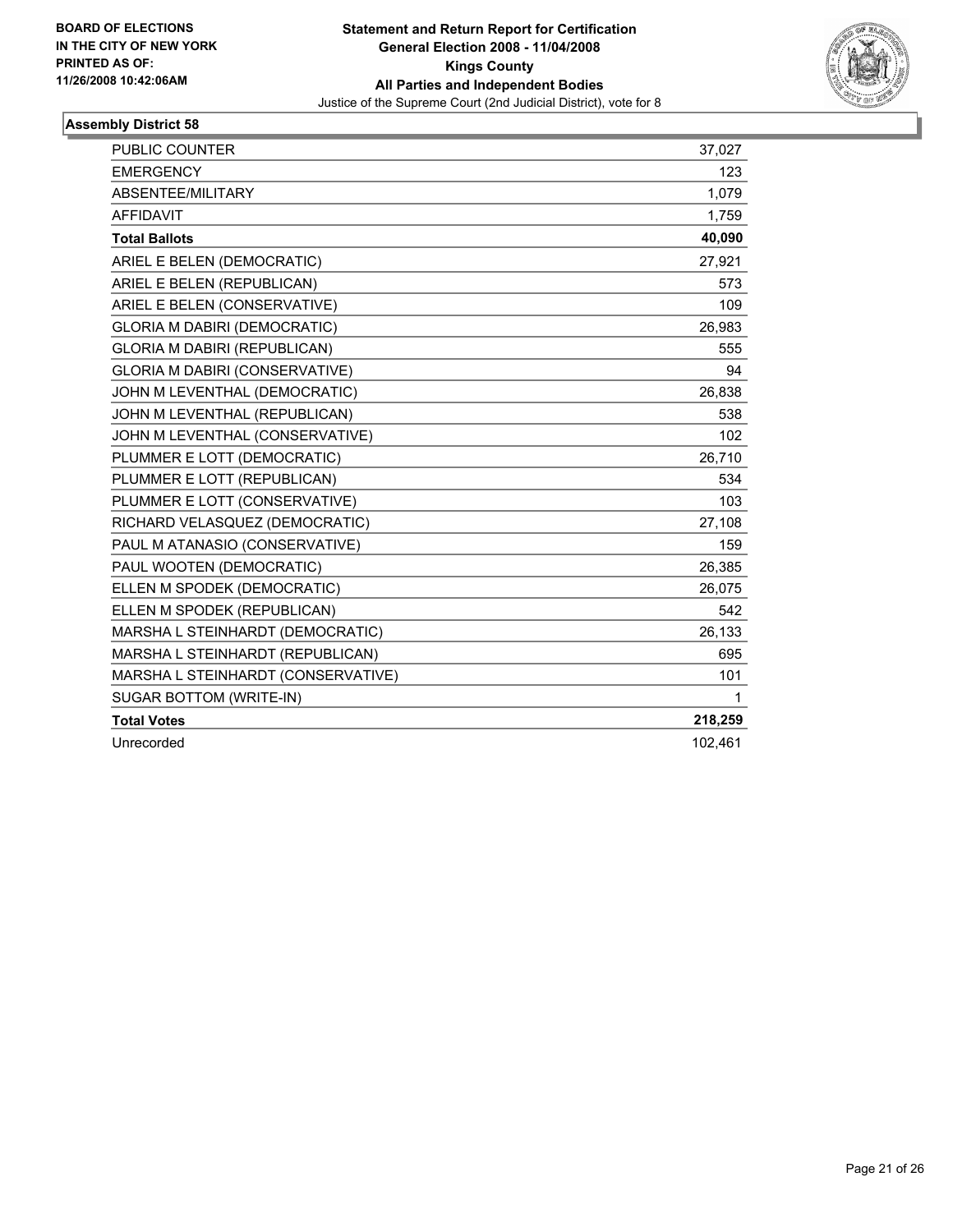

| <b>PUBLIC COUNTER</b>                 | 39,353           |
|---------------------------------------|------------------|
| <b>EMERGENCY</b>                      | 488              |
| ABSENTEE/MILITARY                     | 922              |
| AFFIDAVIT                             | 1,537            |
| <b>Total Ballots</b>                  | 42,416           |
| ARIEL E BELEN (DEMOCRATIC)            | 22,163           |
| ARIEL E BELEN (REPUBLICAN)            | 6,914            |
| ARIEL E BELEN (CONSERVATIVE)          | 800              |
| <b>GLORIA M DABIRI (DEMOCRATIC)</b>   | 21,411           |
| <b>GLORIA M DABIRI (REPUBLICAN)</b>   | 6,814            |
| <b>GLORIA M DABIRI (CONSERVATIVE)</b> | 789              |
| JOHN M LEVENTHAL (DEMOCRATIC)         | 21,413           |
| JOHN M LEVENTHAL (REPUBLICAN)         | 6,797            |
| JOHN M LEVENTHAL (CONSERVATIVE)       | 795              |
| PLUMMER E LOTT (DEMOCRATIC)           | 20,779           |
| PLUMMER E LOTT (REPUBLICAN)           | 6,476            |
| PLUMMER E LOTT (CONSERVATIVE)         | 778              |
| RICHARD VELASQUEZ (DEMOCRATIC)        | 21,623           |
| PAUL M ATANASIO (CONSERVATIVE)        | 1,511            |
| PAUL WOOTEN (DEMOCRATIC)              | 21,324           |
| ELLEN M SPODEK (DEMOCRATIC)           | 20,832           |
| ELLEN M SPODEK (REPUBLICAN)           | 6,621            |
| MARSHA L STEINHARDT (DEMOCRATIC)      | 20,666           |
| MARSHA L STEINHARDT (REPUBLICAN)      | 6,479            |
| MARSHA L STEINHARDT (CONSERVATIVE)    | 783              |
| <b>GEORGE W. BUSH (WRITE-IN)</b>      | 1                |
| MARK KNOTT (WRITE-IN)                 | 1                |
| PAUL DE GRAVA (WRITE-IN)              | 1                |
| RAY KAY (WRITE-IN)                    | $\mathbf{1}$     |
| STEWART B MILSTEIN (WRITE-IN)         | $\boldsymbol{2}$ |
| <b>VINCENT ARRIGO (WRITE-IN)</b>      | 1                |
| <b>Total Votes</b>                    | 215,775          |
| Unrecorded                            | 123,553          |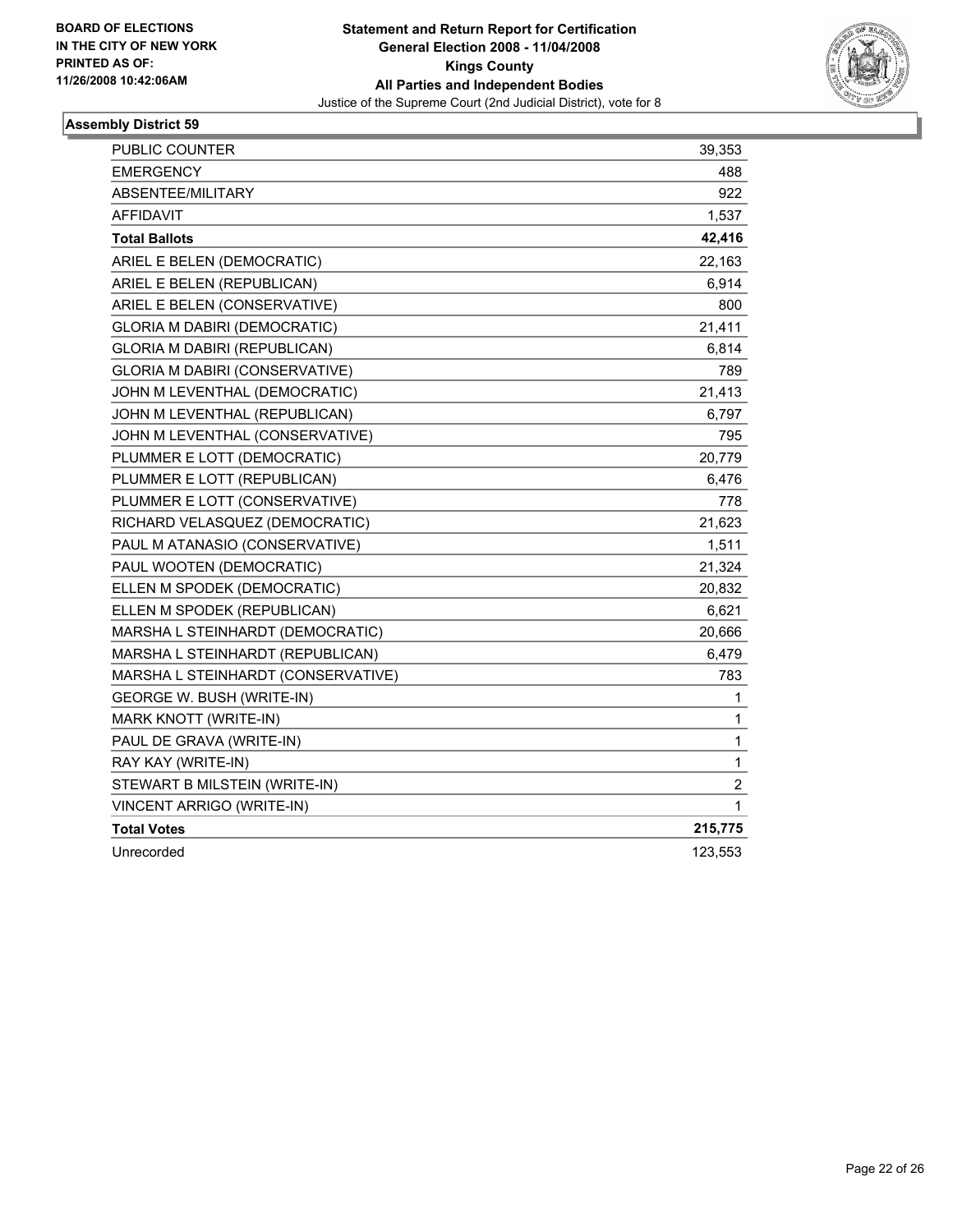

| <b>PUBLIC COUNTER</b>                 | 14,093 |
|---------------------------------------|--------|
| <b>EMERGENCY</b>                      | 15     |
| ABSENTEE/MILITARY                     | 459    |
| <b>AFFIDAVIT</b>                      | 482    |
| <b>Total Ballots</b>                  | 15,129 |
| ARIEL E BELEN (DEMOCRATIC)            | 6,034  |
| ARIEL E BELEN (REPUBLICAN)            | 3,642  |
| ARIEL E BELEN (CONSERVATIVE)          | 650    |
| <b>GLORIA M DABIRI (DEMOCRATIC)</b>   | 5,928  |
| GLORIA M DABIRI (REPUBLICAN)          | 3,617  |
| <b>GLORIA M DABIRI (CONSERVATIVE)</b> | 652    |
| JOHN M LEVENTHAL (DEMOCRATIC)         | 5,882  |
| JOHN M LEVENTHAL (REPUBLICAN)         | 3,591  |
| JOHN M LEVENTHAL (CONSERVATIVE)       | 636    |
| PLUMMER E LOTT (DEMOCRATIC)           | 5,717  |
| PLUMMER E LOTT (REPUBLICAN)           | 3,435  |
| PLUMMER E LOTT (CONSERVATIVE)         | 635    |
| RICHARD VELASQUEZ (DEMOCRATIC)        | 6,288  |
| PAUL M ATANASIO (CONSERVATIVE)        | 1,035  |
| PAUL WOOTEN (DEMOCRATIC)              | 6,096  |
| ELLEN M SPODEK (DEMOCRATIC)           | 5,898  |
| ELLEN M SPODEK (REPUBLICAN)           | 3,596  |
| MARSHA L STEINHARDT (DEMOCRATIC)      | 5,728  |
| MARSHA L STEINHARDT (REPUBLICAN)      | 3,366  |
| MARSHA L STEINHARDT (CONSERVATIVE)    | 603    |
| ELLEN MCKENNA (WRITE-IN)              | 1      |
| <b>Total Votes</b>                    | 73,030 |
| Unrecorded                            | 48,002 |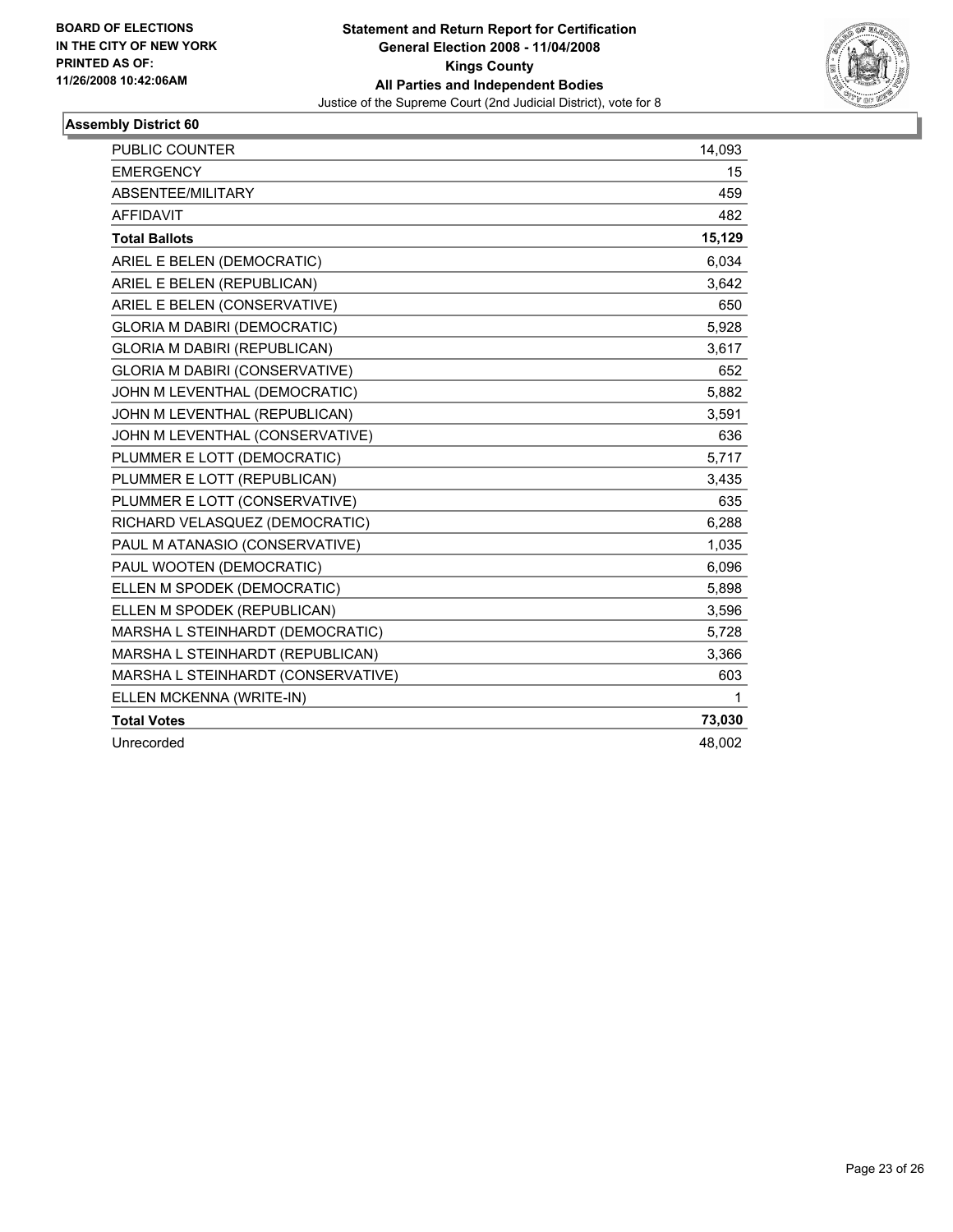

#### **Total for Justice of the Supreme Court (2nd Judicial District) - Kings County**

| <b>PUBLIC COUNTER</b>               | 703,864     |
|-------------------------------------|-------------|
| <b>EMERGENCY</b>                    | 7,424       |
| ABSENTEE/MILITARY                   | 19,768      |
| <b>AFFIDAVIT</b>                    | 33,031      |
| <b>Total Ballots</b>                | 768,703     |
| ARIEL E BELEN (DEMOCRATIC)          | 426,260     |
| ARIEL E BELEN (REPUBLICAN)          | 75,225      |
| ARIEL E BELEN (CONSERVATIVE)        | 9,236       |
| <b>GLORIA M DABIRI (DEMOCRATIC)</b> | 410,523     |
| <b>GLORIA M DABIRI (REPUBLICAN)</b> | 74,752      |
| GLORIA M DABIRI (CONSERVATIVE)      | 9,330       |
| JOHN M LEVENTHAL (DEMOCRATIC)       | 408,857     |
| JOHN M LEVENTHAL (REPUBLICAN)       | 77,259      |
| JOHN M LEVENTHAL (CONSERVATIVE)     | 9,130       |
| PLUMMER E LOTT (DEMOCRATIC)         | 403,932     |
| PLUMMER E LOTT (REPUBLICAN)         | 70,201      |
| PLUMMER E LOTT (CONSERVATIVE)       | 8,656       |
| RICHARD VELASQUEZ (DEMOCRATIC)      | 425,615     |
| PAUL M ATANASIO (CONSERVATIVE)      | 16,043      |
| PAUL WOOTEN (DEMOCRATIC)            | 410,577     |
| ELLEN M SPODEK (DEMOCRATIC)         | 401,690     |
| ELLEN M SPODEK (REPUBLICAN)         | 72,876      |
| MARSHA L STEINHARDT (DEMOCRATIC)    | 399,507     |
| MARSHA L STEINHARDT (REPUBLICAN)    | 70,462      |
|                                     |             |
| MARSHA L STEINHARDT (CONSERVATIVE)  | 9,160       |
| ALICE BACKER (WRITE-IN)             | 1           |
| AMANDA CARROLL (WRITE-IN)           | 1           |
| AMY GOODMAN (WRITE-IN)              | 1           |
| ANDREA GATTI (WRITE-IN)             | 1           |
| ANDREW STENGEL (WRITE-IN)           | $\mathbf 1$ |
| ANGEL RODRIGUEZ (WRITE-IN)          | 1           |
| ANN ENZI MINGER (WRITE-IN)          | 1           |
| ARAN KEYES (WRITE-IN)               | 1           |
| BENJAMIN CROSSMAN (WRITE-IN)        | 1           |
| BRIAN F EGAN (WRITE-IN)             | 1           |
| BRONWY FLEMINGS-JONES (WRITE-IN)    | 1           |
| CALVIN JOHNSON (WRITE-IN)           | 1           |
| CAPTAIN MORGAN (WRITE-IN)           | 1           |
| CHANA SARA KRANEZER (WRITE-IN)      | 1           |
| CHARLES HAEUSSLA (WRITE-IN)         | 1           |
| CHRIS OWENS (WRITE-IN)              | 1           |
| CLARENCE NORMAN (WRITE-IN)          | 1           |
| CRAIG EATON (WRITE-IN)              | 1           |
| DAN GRUSHKIN (WRITE-IN)             | 1           |
| DANIEL LUTHI (WRITE-IN)             | 2           |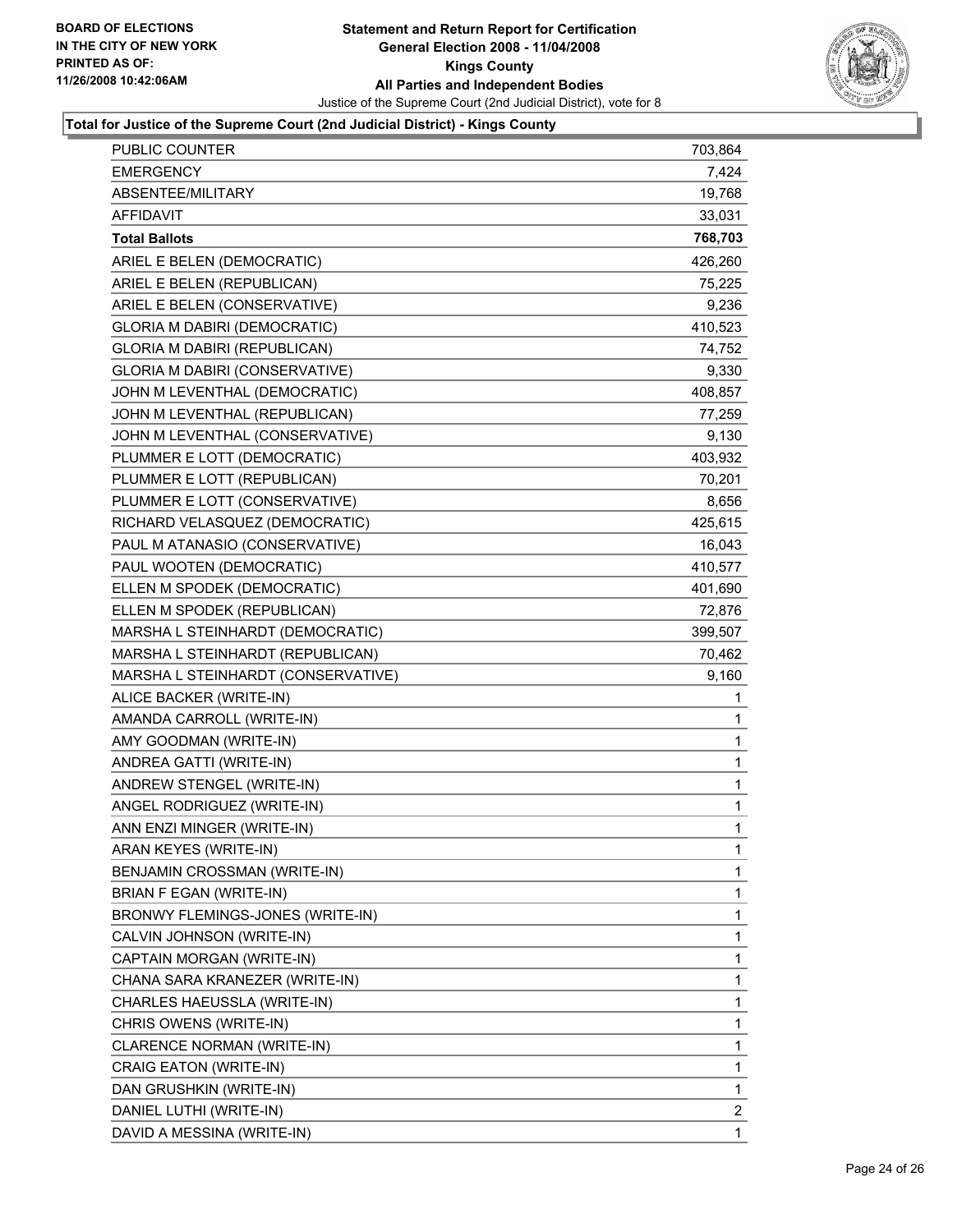

### **Total for Justice of the Supreme Court (2nd Judicial District) - Kings County**

| DAVID STEVEN VERSTANDIG (WRITE-IN) | $\mathbf 1$             |
|------------------------------------|-------------------------|
| DIANE GORDON (WRITE-IN)            | 1                       |
| DON BONANNO (WRITE-IN)             | 1                       |
| DON RICKLES (WRITE-IN)             | 1                       |
| DORA GRUNER (WRITE-IN)             | 1                       |
| DREW AKASON (WRITE-IN)             | 1                       |
| ELLEN MCKENNA (WRITE-IN)           | 1                       |
| EREK MICHALAK (WRITE-IN)           | 1                       |
| FRANK WEISE (WRITE-IN)             | 1                       |
| GEORGE W. BUSH (WRITE-IN)          | 1                       |
| <b>GERALD GARSON (WRITE-IN)</b>    | 1                       |
| <b>GERARD KASSAR (WRITE-IN)</b>    | 1                       |
| HARRIET GALE GOLDSTEIN (WRITE-IN)  | 1                       |
| HARVEY PORIS (WRITE-IN)            | 1                       |
| IAN D GIRSHEKI (WRITE-IN)          | 1                       |
| IZEY GOLDBERG (WRITE-IN)           | 1                       |
| JAN BERTHOLD (WRITE-IN)            | 1                       |
| JANE KUNTZ-MAN (WRITE-IN)          | 1                       |
| <b>JASON MCMAHON (WRITE-IN)</b>    | 1                       |
| JENNIFER LEVI (WRITE-IN)           | 1                       |
| JENNIFER MAULSBI (WRITE-IN)        | 1                       |
| JESSE PRUNEDA JR (WRITE-IN)        | 1                       |
| JESSE STRAUSS (WRITE-IN)           | 1                       |
| JOHN DEMICK (WRITE-IN)             | 1                       |
| JOHN W. CARROLL (WRITE-IN)         | 1                       |
| JOSHUA MALEK (WRITE-IN)            | 1                       |
| KIM P MESSINA (WRITE-IN)           | 1                       |
| LEON SCHULLGESSE (WRITE-IN)        | 1                       |
| LEWANNE JONES (WRITE-IN)           | 1                       |
| LILA GOLD (WRITE-IN)               | 1                       |
| MAGARITA TORRES-LOPEZ (WRITE-IN)   | 1                       |
| MARGARTA LOPEZ-TORRES (WRITE-IN)   | 1                       |
| MARK KNOTT (WRITE-IN)              | 1                       |
|                                    |                         |
| MATTHEW COOLEY (WRITE-IN)          | 1                       |
| MATTHEW COWHERD (WRITE-IN)         | $\overline{\mathbf{c}}$ |
| MATTHEW STILES (WRITE-IN)          | 1                       |
| MEG OGDEN (WRITE-IN)               | 1                       |
| MICHAEL DICENZO (WRITE-IN)         | 1                       |
| MICHAEL GARSON (WRITE-IN)          | 1                       |
| MICHAEL P BELTRAN (WRITE-IN)       | 1                       |
| MICHAEL VERSTANDIG (WRITE-IN)      | 1                       |
| MORGAN PENME (WRITE-IN)            | 1                       |
| MOSHE ZEINES (WRITE-IN)            | 1                       |
| NADJWA NORTON (WRITE-IN)           | 1                       |
| NINA GOSS (WRITE-IN)               | $\mathbf 1$             |